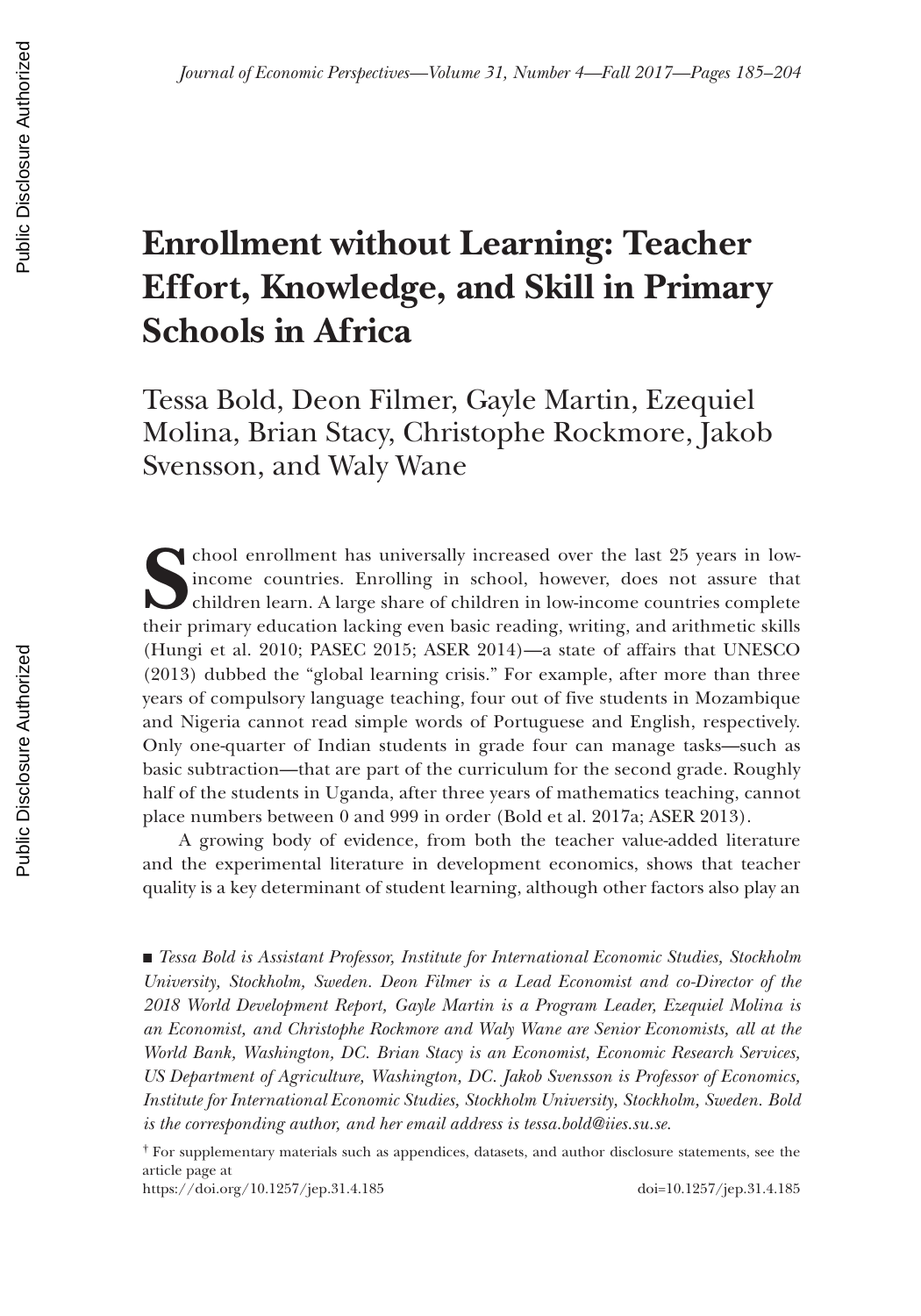important role. Little is known, however, about what specific dimensions of teacher quality matter, and even less about how teachers perform along these dimensions facts that are crucial in order to guide both research and policy design. This paper discusses an ongoing research program intended to help fill this void. Using data collected through direct observations, unannounced visits, and tests from primary schools in seven sub-Saharan African countries which together represent close to 40 percent of the region's total population, we answer three questions: How much do teachers teach? What do teachers know? How well do teachers teach?

The answers to these questions should be interpreted against the backdrop of a rapidly expanding, but weakly governed, primary education sector in sub-Saharan Africa. Gross primary enrollment rates in sub-Saharan Africa have increased from around 50 percent in 1970, to 98 percent in 2014, and net enrollment rates (children enrolled divided by total children in the age group) have increased from around 40 percent to almost 80 percent, partly in response to reduced or removed formal fees for primary schooling. Most of the increase in enrollment has taken place in the public sector, which remains the dominant actor in the sector. The increase in primary enrollment has also resulted in a huge increase in the number of teachers, which has risen from 500,000 primary school teachers in 1970 to almost 2.8 million in 2009. The salaries of these teachers make up more than 70 percent of the expenditure in education (UNESCO Institute for Statistics 2011) and approximately 12 percent of total government expenditure in the nations of sub-Saharan Africa.

The provision of education in many low-income countries, including the countries surveyed here, is characterized by a combination of centralized but typically weak state control and often low-capacity, locally governed institutions. At the same time, the institutional incentives for teacher performance are largely missing, with both career progression and financial rewards delinked from performance. Teachers' salaries and promotions are largely determined by seniority and educational qualifications, and are unrelated to effort or performance. In most settings, parents have little influence over how teachers are hired or schools are managed, and the various state and local authorities provide limited technical support or supervision.

In the sections that follow, we draw upon evidence from the Service Delivery Indicators program—an ongoing Africa-wide program with the aim of collecting informative and standardized measures of what primary teachers know, what they do, and what they have to work with. The Service Delivery Indicators program was piloted in Tanzania and Senegal in 2010 (Bold, Gauthier, Svensson, and Wane 2010; Bold, Svensson, Gauthier, Maestad, and Wane  $2011$ ).<sup>1</sup> To date, the program has collected data, including from the two pilot countries, from a total of seven countries (eight surveys): Kenya (2012), Mozambique (2014), Nigeria (2013), Senegal (2010), Tanzania (2010, 2014), Togo (2013), and Uganda (2013). Primary schools

<span id="page-1-0"></span><sup>&</sup>lt;sup>1</sup>The Service Delivery Indicators program grew out of concern about poor learning outcomes observed in various student tests as well as evident shortcomings most clearly (and perhaps most damagingly) manifested at the school level in fast-expanding systems of education.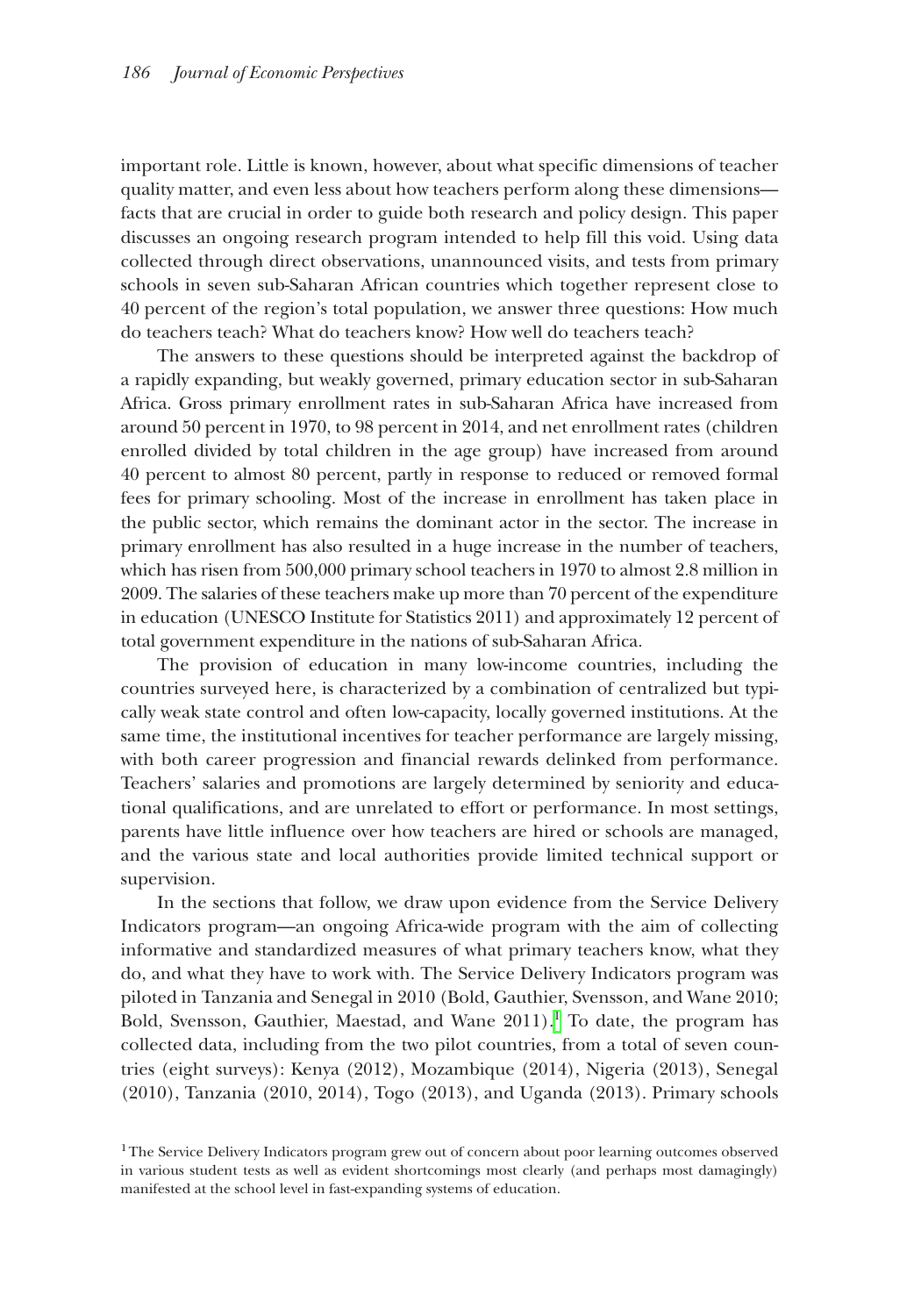with at least one fourth-grade class formed the sampling frame.<sup>[2](#page-2-0)</sup> The samples were designed to provide representative estimates for teacher effort, knowledge, and skills in public primary schools, broken down by urban and rural location. For five of the six nonpilot surveys, representative data were also collected for private primary schools. Private schools—both informal and formal—account for around 20 percent of total primary school enrollment in low-income countries (Baum, Lewis, Lusk-Stover, and Patrinos 2014). The surveys collected a broad set of school-, teacher-, and student-specific information, with an approach that relies as much as possible on direct observation—such as visual inspections of fourth-grade classrooms and the school premises, direct physical verification of teacher presence by unannounced visits, and teacher and student tests—rather than on respondent reports.

For the countries covered by the survey, we address the three questions posed above. We then provide some explanation for the results by discussing what the pipeline to a teaching position looks like, what kind of teachers emerge from it, and what incentives these teachers face to teach well when deployed in schools. Finally, we conclude with a brief discussion of the core implications of the findings, both for education systems and education policy reform and for the experimental and quasiexperimental research agenda on ways to improve education quality.

#### **How Much Time Do Teachers Teach?**

Being present in the classroom is a *conditio sine qua non* for teachers to exert effort at teaching. To measure the time teachers spend teaching, an extended version of the approach described in this journal by Chaudhury, Hammer, Kremer, Muraldiharan, and Rogers (2006) was employed. In each school, during a first announced visit, up to ten teachers were randomly selected from the teacher roster. At least two teaching days after the initial survey, an unannounced visit was conducted, during which the enumerators were asked to identify whether the selected teachers were in the school, and if so, if they were in class teaching. Both assessments were based on directly observing the teachers and their whereabouts.

[Table 1](#page-3-0) summarizes the findings (and the online Appendix available with this paper at http://e-jep.org provides country-specific details). Averaging across countries, 44 percent of teachers were absent from class, either because they were absent from school or in the school, but not in the classroom. In three of the eight surveys, more than half of the teachers were absent from the classroom, and only in one country—Nigeria—do we observe average absence below 30 percent. Being absent

<span id="page-2-0"></span> $2$ In each country, representative surveys of between 150 and 760 schools were implemented using a multistage, cluster-sampling design. In Nigeria, due to security constraints, surveys representative at the state level were implemented in four states (Anambra, Bauchi, Ekiti, and Niger). Across the eight surveys, the Service Delivery Indicators survey collected data on 2,600 schools, over 21,000 teachers, and 24,000 students in sub-Saharan Africa (for details of the sample, see Bold et al. 2017a).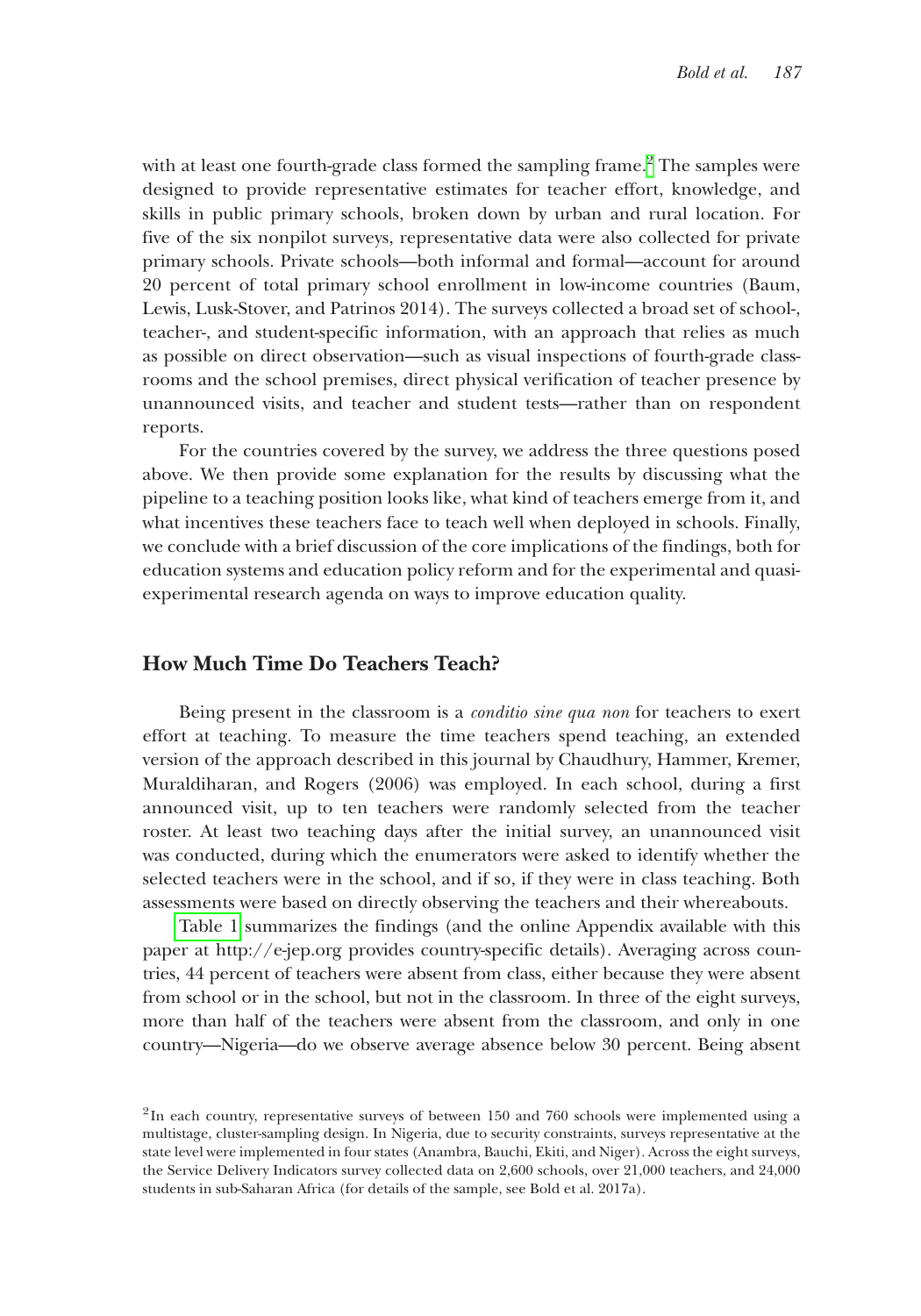|                         | All         | Min.                            | Max               |
|-------------------------|-------------|---------------------------------|-------------------|
| Absence from class      | 44%         | $23\%$ (Nigeria)                | $57\%$ (Uganda)   |
| Absence from school     | $23\%$      | 15% (Kenya, Tanzania survey II) | 45\% (Mozambique) |
| Number of teachers      | 16,543      |                                 |                   |
| Scheduled teaching time | $5h$ $27m$  | 4h 21m (Mozambique)             | 7h 13m (Uganda)   |
| Time spent teaching     | $2h$ 46 $m$ | 1h 43m (Mozambique)             | 3h 10m (Nigeria)  |
| Number of schools       | 2,001       |                                 |                   |
| Orphaned classrooms     | $33\%$      | $24\%$ (Togo)                   | $45\%$ (Uganda)   |
| Number of schools       | 1,647       |                                 |                   |
|                         |             |                                 |                   |

#### <span id="page-3-0"></span>*Table 1* **Teacher Absence**

*Notes:* The table reports the absence rate for all teachers in government school, the scheduled teaching time, actual teaching time, and share of orphaned classrooms for all government schools. All individual country statistics are calculated using country-specific sampling weights. The average for all countries, reported under the heading "All" is taken by averaging over the country averages. The names of the countries with the lowest and highest score for each item are given in parentheses. Teachers are marked as absent from school if during the second unannounced visit, they are not found anywhere on the school premises. Otherwise, they are marked as present. Teachers are marked as absent from class if during the second unannounced visit, they are absent from school or present at school but absent from the classroom. Otherwise, they are marked as present. The scheduled teaching time is the length of the school day minus break time. Time spent teaching adjusts the length of the school day by the share of teachers who are present in the classroom, on average, and the time the teacher spends teaching while in the classroom. The orphaned classrooms measure is the ratio of the classrooms with students but no teacher to the number of classrooms with students with or without a teacher (not collected for the pilot countries). For country-specific estimates, see the Online Appendix.

from school is about as common as being present in the school, but absent from class. The rank correlation coefficient between the two measures is less than 0.5 at the country level, making the *school* absence rate at best a partial measure of teacher effort. This is most starkly illustrated in the cases of Kenya and Tanzania, both of which have relatively low school absence rates (15 percent in each case) but relatively high classroom absence rates conditional on being in school (about 38 percent in each case).

When a large share of teachers is not teaching, unsurprisingly, a large share of classrooms will be occupied by only students. Consistent with the absenteeism findings discussed above, we find, averaging across countries, that one-third of the classrooms were "orphaned" classrooms, where students are present but there is no teacher. And in Uganda, almost one-half of the classrooms were orphaned.

Over time, these absenteeism rates appear remarkably stable. In this journal, Chaudhury et al. (2006) estimated a school absence rate of 27 percent in Uganda in 2002–03, which compares to our measure of 28 percent in 2013. Similarly, while absence from school fell by one-third in Tanzania between 2010 and 2014, this was largely offset by an increase in absence from the classroom while being in school; the net result being a small decline in absence from class between the two surveys.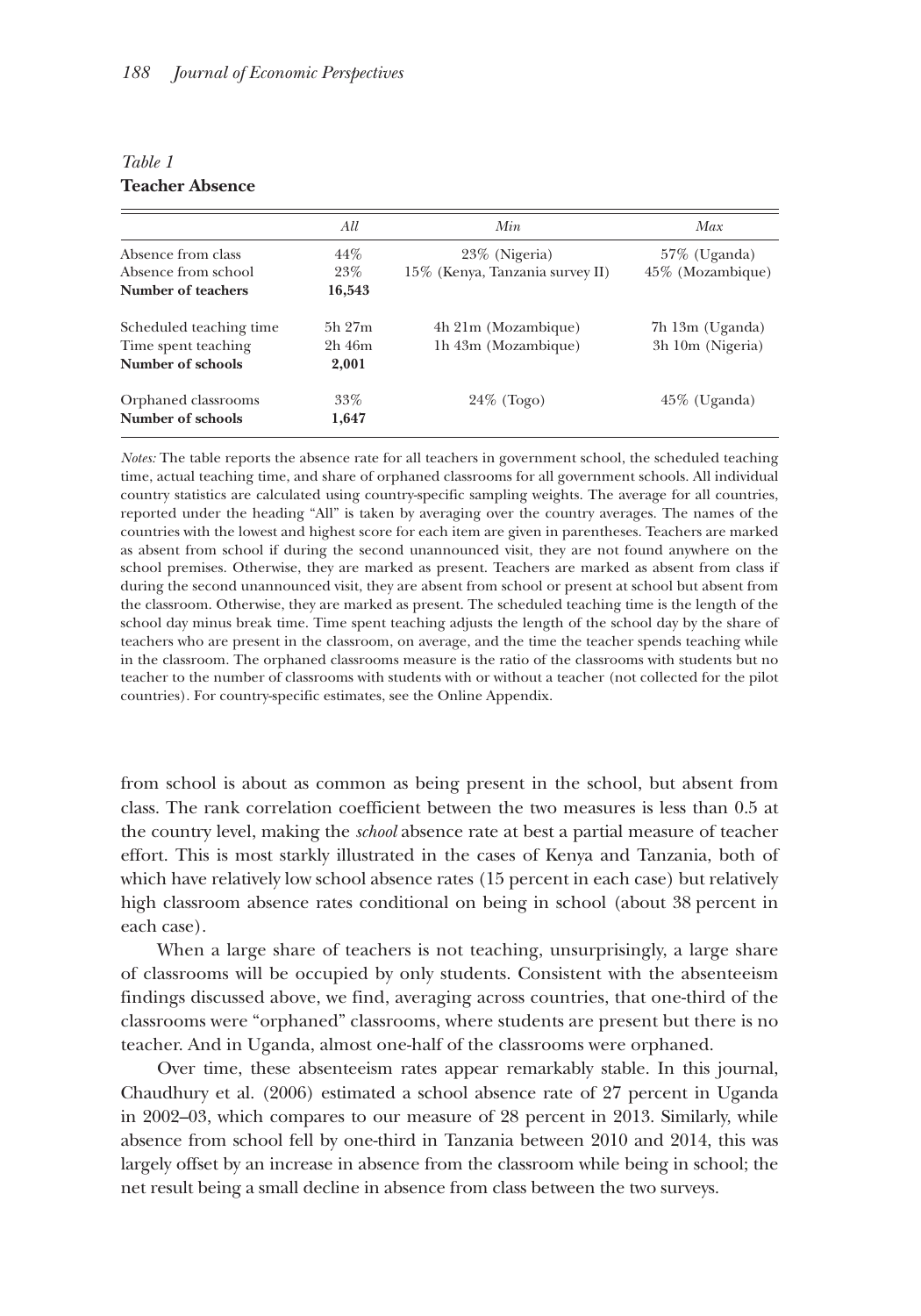What do these results imply for the amount of instruction time that students receive? To answer this, the surveys first recorded the scheduled time of a teaching day—after break times—according to school records. Averaged across schools and countries, this comes to 5 hours and 27 minutes. We then multiply this number by the proportion of teachers present in class. If ten teachers are supposed to teach 5 hours and 27 minutes per day, yet four teachers are absent from either the school or the classroom at any one time, then the scheduled teaching time is reduced to 3 hours and 16 minutes.

Moreover, even when in the classroom, teachers may not necessarily be teaching. We carried out classroom observation as part of the survey, recording a minute-by-minute snapshot of what the teacher was doing, for a randomly selected fourth-grade mathematics or language class. The percentage of the lesson lost to nonteaching activities varied from 18 percent in Nigeria, the country with the lowest classroom absence rate, to 3 percent in Uganda, the country with the highest classroom absence rate. We then combine the absence-adjusted teaching time with the proportion of classroom time devoted to actual teaching activities to estimate instruction time as experienced by students.

Students are taught, on average, 2 hours and 46 minutes per day, or roughly half of the scheduled time (as shown in Table 1). Estimated instruction time varies from 3 hours and 10 minutes in Nigeria to 1 hour and 43 minutes in Mozambique. About 10 percent of the schools provide more than 5 hours of teaching per day. About the same share provide no teaching (because none of the ten randomly selected teachers was found in the classroom). More than a quarter of schools teach less than two hours, and half the schools teach less than three hours. To put this in perspective, on average across the OECD countries, the compulsory instructional time per school day in primary education is about 4.5 hours (OECD 2015).

Our results on teacher absence and time in the classroom are broadly similar to findings from other studies. In this journal, Chaudhury et al. (2006) present results from a multicountry study spanning Asia, Africa, and Latin America, where enumerators made unannounced visits to public schools to measure teacher presence in schools. Pooling data across countries, they find an average teacher absence rate of 19 percent, which is similar to the 23 percent absence rate we report in Table 1. Bruns and Luque (2014) further document, drawing on data from a large sample of classrooms in seven Latin American and Caribbean countries, that teachers only spend 52–85 percent of class time on academic activities, implying a loss of potential instructional time equivalent to one day of instruction per week. Consistent with the findings we report here, they also show that in every Latin American and Caribbean country studied, teachers in classrooms spend about 10 percent of time completely "off-task." In India, Kremer et al. (2005) report that not only were 25 percent of teachers absent from work, but another 25 percent were in school but not teaching and thus only about half of the teachers were found to be actually engaged in teaching, again a result strikingly close to what we document across the seven countries we surveyed.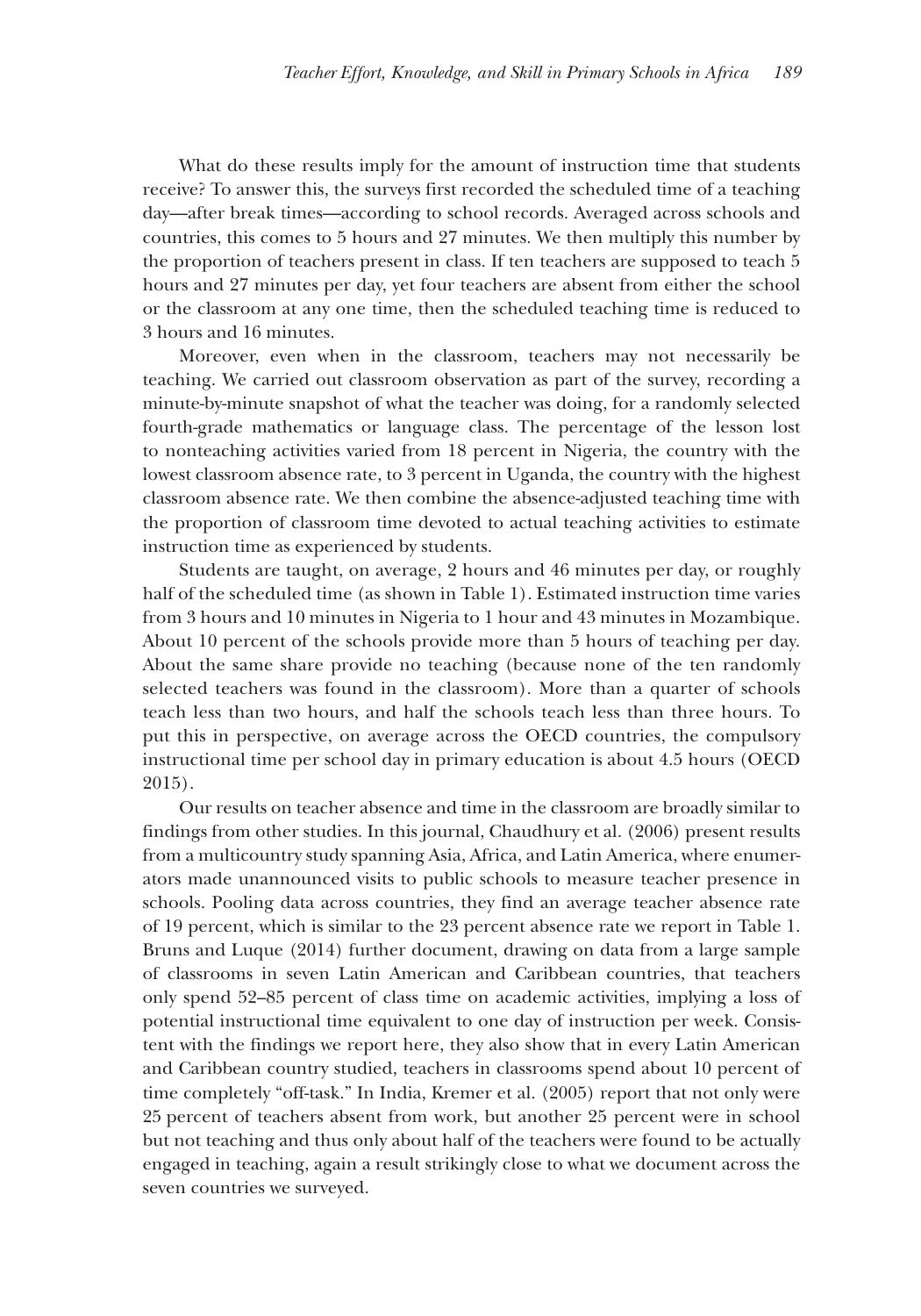#### **What Do Teachers Know?**

To measure the subject content knowledge of primary school teachers, and specifically those teaching in the lower primary grades, language and mathematics teachers teaching Grade 4 in the current year (or Grade 3 in the previous year) were assessed. (The idea was to sample the teachers who taught the students we sampled in the current year and the previous year.) On average, five teachers were tested in each school. In contrast to other approaches to assess the knowledge of teachers for example, having teachers take exams—teachers here were asked to mark (or "grade") mock student tests in language and in mathematics. $3$  This method of assessment has two potential advantages. First, it aims to assess teachers in a way that is consistent with their normal activities—namely, marking student work. Second, by not testing teachers in the same way as students are tested, it recognizes teachers as professionals. In the analysis, we assess the language knowledge of those teachers who teach language, and the mathematics knowledge of those teachers who teach mathematics. All questions on the teacher test were based on common items taken from the primary curricula of each country.

We start by assessing language tasks on the teacher test that covered (roughly) the lower primary curriculum (first to third year of primary school)—specifically, spelling and simple grammar exercises. We count a teacher as "mastering" the student curriculum if he or she marked 80 percent or more of the spelling and grammar questions correctly. Two-thirds of teachers make it over this bar, though with wide variation across countries, as shown in [Table 2.](#page-6-0) While over 90 percent of teachers in Kenya and Uganda master the knowledge that their students are supposed to learn, only one-quarter of Nigerian teachers do.

Possessing knowledge equivalent to the fourth-grade curriculum is, of course, not sufficient to teach language in lower primary grades because language teaching is "monolithic." That is to say, teaching a student how to compose even a simple text requires knowledge that goes well beyond what is listed in the curriculum. We therefore deem a language teacher in Grade 4 to have minimum subject content knowledge if the teacher can competently correct children's work in such aspects of literacy as reading comprehension, vocabulary, and formal correctness (grammar, spelling, syntax, and punctuation), all of which are competencies a teacher in lower primary would routinely be required to use. To this end, the language test contained (in addition to the spelling and grammar exercises) items involving sentences with blank spaces where students need to fill in words—so-called "Cloze" passages to assess vocabulary and reading comprehension, and a letter written to a friend describing the student's school, which the teacher had to mark and correct.

<span id="page-5-0"></span><sup>&</sup>lt;sup>3</sup>The subject test was designed by experts in international pedagogy and validated against 13 sub-Saharan African primary curricula and national teacher standards (Botswana, Ethiopia, Gambia, Kenya, Madagascar, Mauritius, Namibia, Nigeria, Rwanda, Seychelles, South Africa, Tanzania, and Uganda). See Johnson, Cunningham, and Dowling (2012) for details.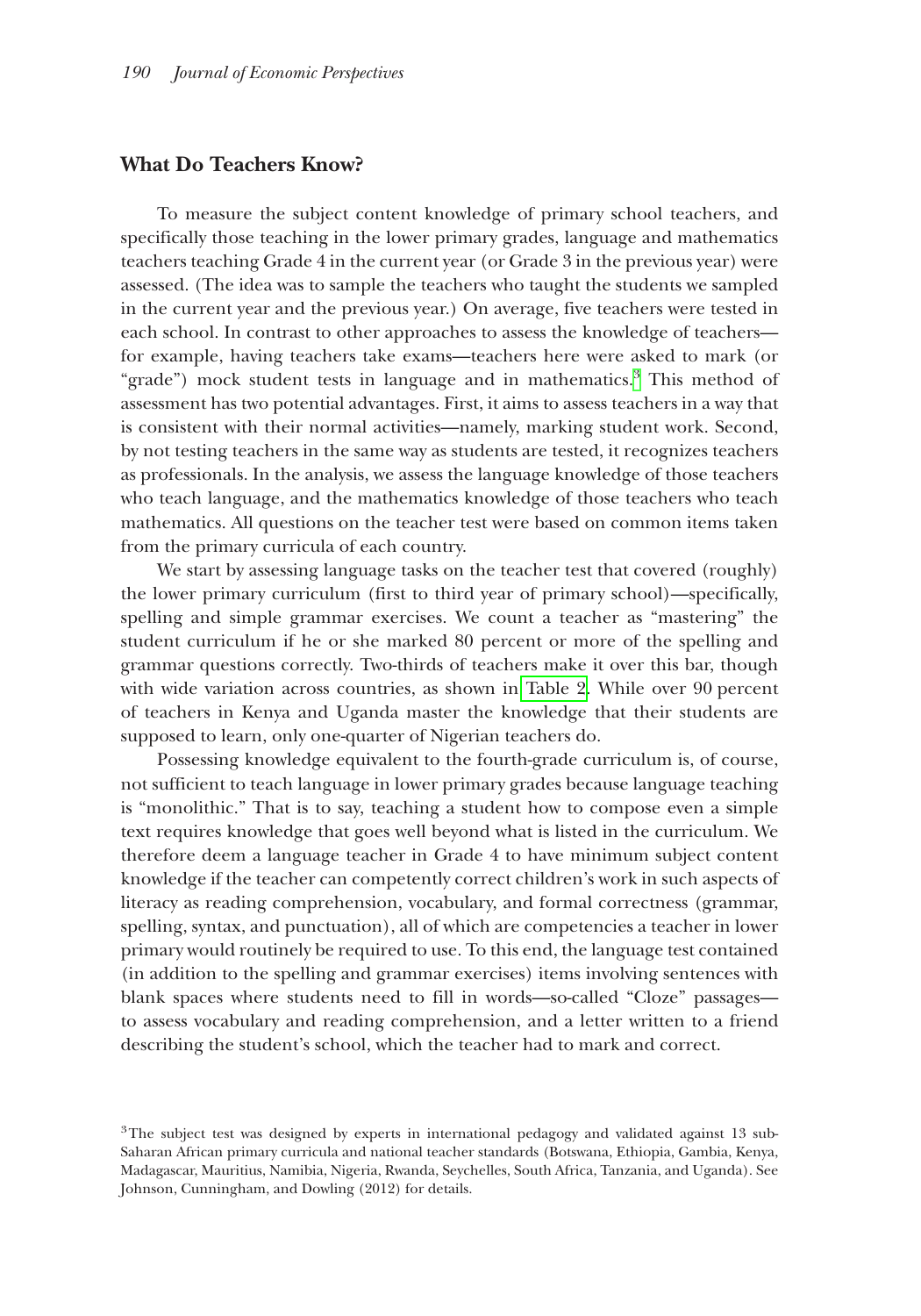|                                                                                              | All   | Min                                                     | Max            |
|----------------------------------------------------------------------------------------------|-------|---------------------------------------------------------|----------------|
| Subject knowledge: Language<br>Teachers with<br>80\% of knowledge equivalent to a 4th grader | 66%   | $26\%$ (Nigeria)                                        | $94\%$ (Kenya) |
| Minimum knowledge for teaching                                                               | 7%    | $0\%$ (Mozambique, Nigeria,<br>Tanzania survey I, Togo) | $34\%$ (Kenya) |
| Number of teachers                                                                           | 3,770 |                                                         |                |
| <b>Subject knowledge: Mathematics</b><br>Teachers with<br>Minimum knowledge for teaching     | 68%   | $49\%$ (Togo)                                           | $93\%$ (Kenya) |
| Number of teachers                                                                           | 3,957 |                                                         |                |

# <span id="page-6-0"></span>*Table 2* **Teachers' Content Knowledge: Minimum Thresholds**

*Notes:* The table reports minimum content knowledge indicators for teachers in grade 4 or who taught grade 3 in the previous year in government schools. Language knowledge is computed for teachers teaching language, and mathematics knowledge is computed for teachers teaching mathematics. All individual country statistics are calculated using country-specific sampling weights. The average for all countries, reported under the heading "All," is taken by averaging over the country averages. Names of the countries with the lowest (Min) and highest (Max) score for each item are given in parentheses. A language teacher is defined as "mastering" the student curriculum if he/she scores at least 80 percent on the tasks covered in the language curriculum up to grade 4. A language teacher is defined as having minimum knowledge for teaching if he/she scores at least 80 percent on the grammar, Cloze test, and correcting a student's composition task of the language assessment. A mathematics teacher is defined as having minimum knowledge for teaching if he/she scores at least 80 percent on the tasks covered in the math curriculum up to grade 4. (So, for mathematics, the two measures—minimum knowledge and 80 percent of knowledge equivalent to a fourth grader, are the same; for language, they are different.) For country-specific estimates, see the Online Appendix.

For the language subject area, we formally define "minimum knowledge for teaching" as marking at least 80 percent of the items on the language test correctly. Only 7 percent of the language teachers meet this minimum, with the level uniformly low across the eight countries: in Kenya, 34 percent of language teachers have minimum knowledge for teaching, and no teachers in Togo, Mozambique, Tanzania (survey 1), or Nigeria meet the threshold (again as shown in Table 2).

Which areas of language teaching are especially problematic? [Table 3](#page-7-0) offers a breakdown of specific tasks on the language and math tests. Teachers could complete simple language and grammar tasks: the average score on a task that asked teachers to spell simple words ("traffic," for example) was 86 percent, and teachers got about 80 percent of simple grammar exercises correct that asked them to identify the option, out of three, that would complete a sentence such as "[\_\_\_\_\_] [Who, How much, How many] oranges do you have?" Teachers struggled with those tasks that required at least some knowledge beyond the lower primary curriculum to mark. Less than half of the items in the Cloze passage were marked correctly, which included "student" responses such as "[Where] do I have to go to the market?" (In this case, a correct answer could be either "Why or When.")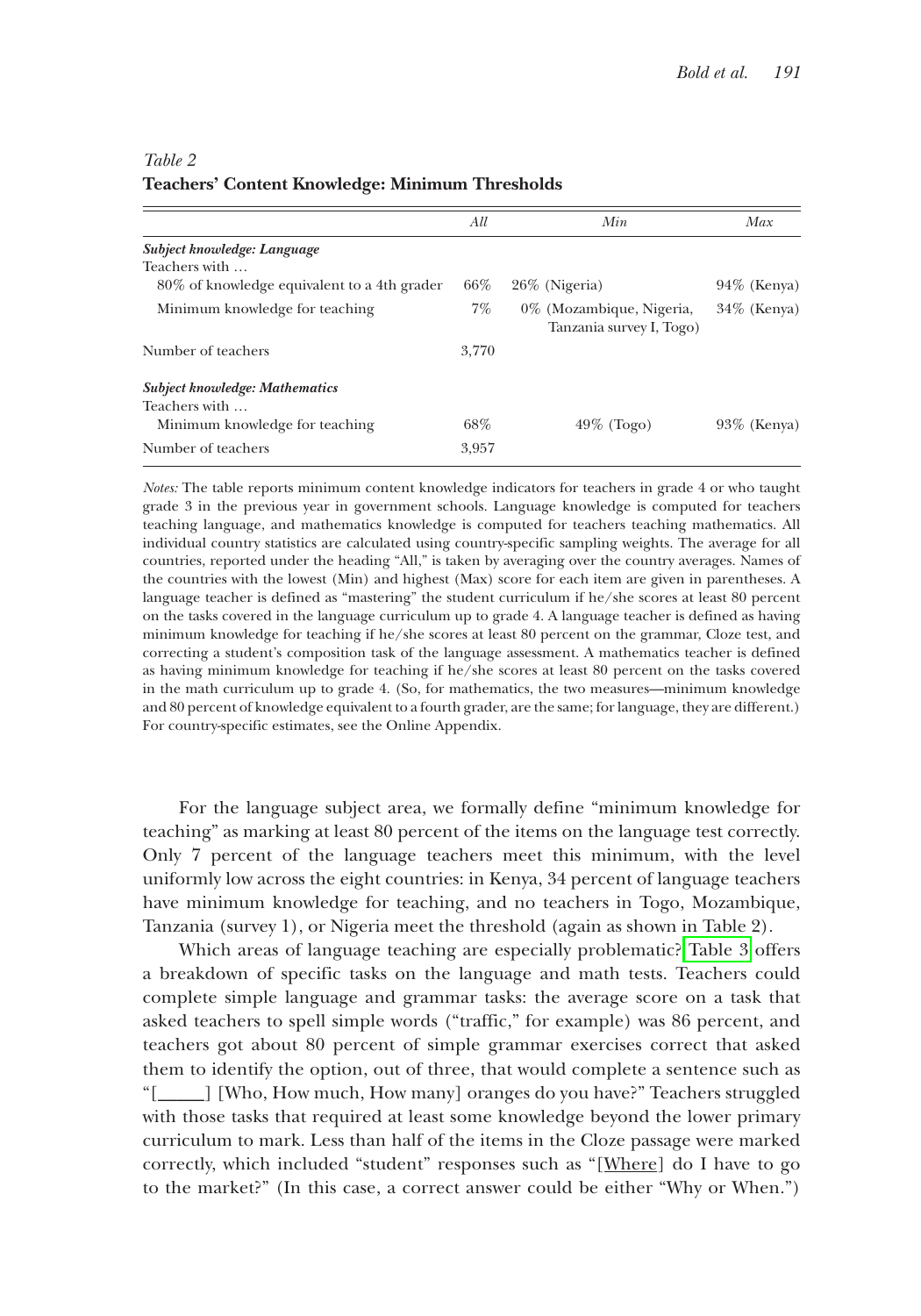<span id="page-7-0"></span>

|--|--|

#### **Teachers' Performance on Specific Item Groups of Knowledge**

|                                                     | All    | Min                     | Max                      |
|-----------------------------------------------------|--------|-------------------------|--------------------------|
| <b>Language</b> ( <i>score out of 100</i> )         |        |                         |                          |
| Spelling task <sup>a</sup>                          | 86     | 86 (Tanzania, survey I) | 86 (Tanzania, survey I)  |
| Grammar task                                        | 79     | 58 (Nigeria)            | 92 (Kenya)               |
| Cloze task                                          | 44     | $27 \text{ (Togo)}$     | 66 (Kenya)               |
| Correct composition task                            | 26     | 9 (Mozambique)          | $50$ (Kenya)             |
| Number of teachers, Language                        | 3,770  |                         |                          |
| <b>Math</b> ( <i>percent of teachers</i> )          |        |                         |                          |
| Can add double digits                               | $91\%$ | $75\%$ (Togo)           | $98\%$ (Kenya)           |
| Can subtract double digits                          | 76%    | 59% (Nigeria)           | 93% (Tanzania, survey I) |
| Can multiply double digits                          | $68\%$ | 44% (Mozambique)        | 89% (Senegal)            |
| Can solve simple math story problem                 | $55\%$ | 17% (Mozambique)        | $91\%$ (Senegal)         |
| Understands a Venn diagram <sup>b</sup>             | $31\%$ | 12% (Mozambique)        | $56\%$ (Kenya)           |
| Can interpret data in a graph <sup>b</sup>          | 11%    | 3% (Mozambique)         | $40\%$ (Kenya)           |
| Can solve algebra                                   | $35\%$ | 3% (Mozambique)         | $74\%$ (Kenya)           |
| Can solve difficult math story problem <sup>c</sup> | $15\%$ | 7% (Senegal)            | 22% (Tanzania, survey I) |
| Number of teachers, Math                            | 3,957  |                         |                          |

*Notes:* The table presents scores on Language tasks, and the percentage of teachers able to perform various math tasks, for teachers in government schools teaching grade 4 or who taught grade 3 in the previous year. Language knowledge is computed for teachers teaching language, and mathematics knowledge is computed for teachers teaching mathematics. All individual country statistics are calculated using country-specific sampling weights. The average for all countries, reported under the heading "All," is taken by averaging over the country averages. Names of the countries with the lowest (Min) and highest (Max) score for each item are given in parentheses. For country-specific estimates, see the Online Appendix.

 $a^2$ Question was asked only in Tanzania (2010).

 $^{\rm b}$  Percentage of teachers who got both questions related to this task correct.

c Question was asked only in Senegal and Tanzania (2010).

Teachers corrected a quarter of the spelling, grammar, syntax, and punctuation mistakes in a child's letter that included segments such as "I went to tell you that my new school is better the oldone I have a lot of thing to tell you about my new school in Dar es Salaam."

In mathematics, a teacher is defined to have minimum subject content knowledge if the teacher can accurately correct children's work in such aspects of numeracy as manipulating numbers and using whole number operations. This requirement amounts to correctly scoring 80 percent or more of the questions on the lower primary portion of the mathematics test. The test thus measures whether the math teacher masters his or her students' curriculum, allowing for 20 percent points margin of error. Around 70 percent of mathematics teachers have minimum knowledge according to this definition (as shown in Table 2), and there is again wide variation across countries, with less than one-half of the mathematics teachers in Togo deemed to have minimum knowledge. Looking at specific tasks in mathematics listed in Table 3, almost one-quarter of the teachers cannot subtract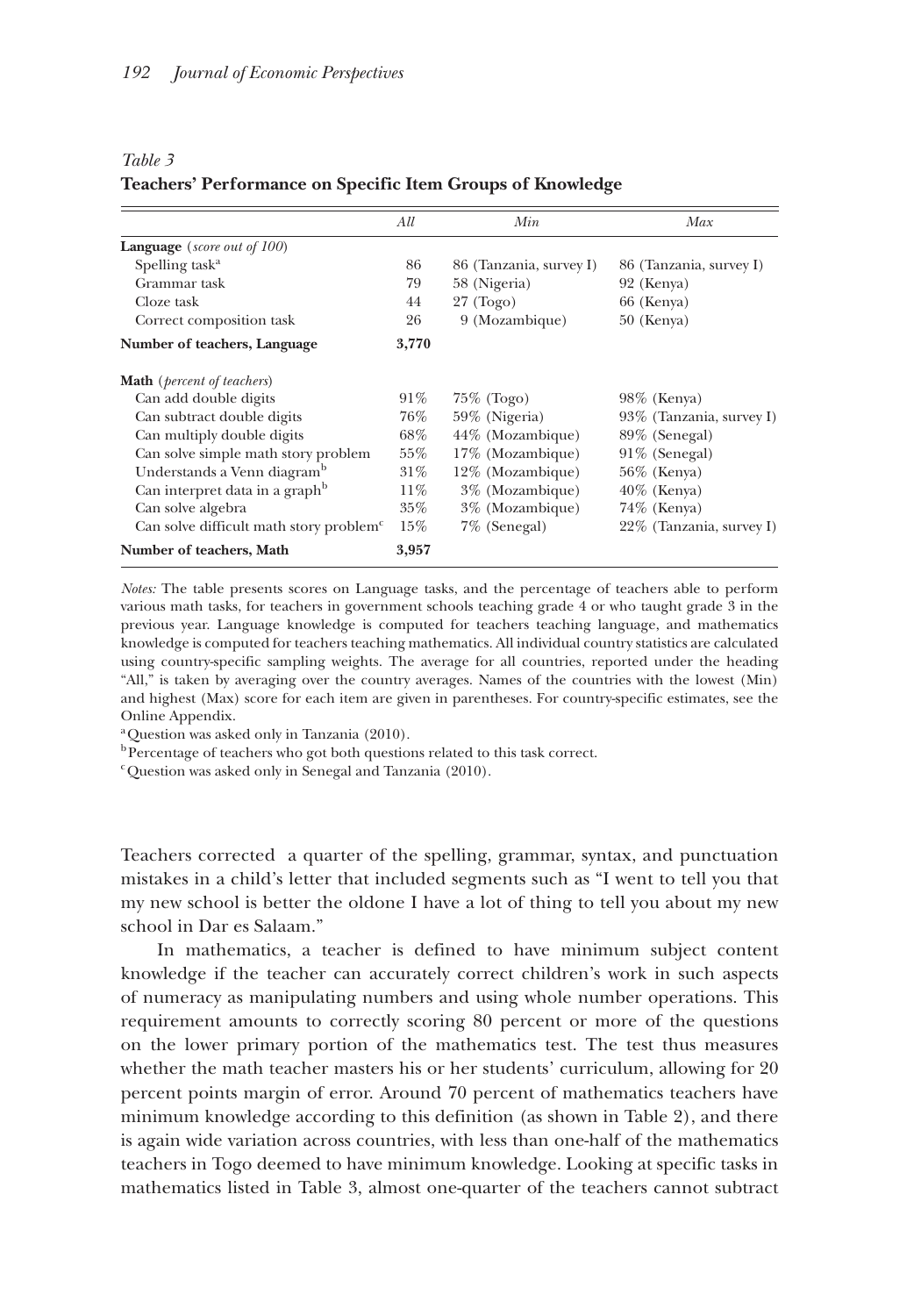double-digit numbers and one-third of the teachers cannot multiply double-digit numbers[.4](#page-8-0)

Of course, we would expect a competent math teacher to have knowledge beyond that of his or her students, and the mathematics test, therefore, also included questions one would only encounter in upper primary school. Many mathematics teachers struggled with these tasks: only a minority of teachers, and in some countries very few, could interpret information in a Venn diagram and/or a graph, as shown in Table 3. As we will see below, this low competence in interpreting data has implications for teachers' ability to monitor their students' progress. Finally, only a few teachers could solve a more advanced math story problem, and one-third could solve a simple algebraic equation.

There are few direct studies outside of Africa about how much teachers know about the subjects they teach, but those available show similarly very low results.<sup>5</sup> Bruns and Luque (2014) report findings from a national evaluation of teachers (and students) by the Ministry of Education in Peru. More than eight of ten sixthgrade teachers scored below level 2 on a 2006 test where level 3 meant mastery of sixth-grade math skills, and performance below level 2 implied the "teachers were unable to establish mathematical relationships and adapt routine and simple mathematical procedures and strategies."

### **How Well Do Teachers Teach?**

Good teaching also requires that teachers know how to translate their subject knowledge into effective pedagogy and then apply this in the classroom. Teachers must also know how to assess student capabilities and react appropriately, for example, by asking questions that require various types of responses and by giving feedback on those responses, commonly referred to as "knowledge of the context of learning" (Johnson 2006; Danielsson 2007; Pianta, La Paro, and Hamre 2007; Coe, Aloisi, Higgins, and Major 2014; Ko and Sammons 2013; Mujis et al. 2014; Vieluf, Kaplan, Klieme, and Bayer 2012). In a recent review, although not focused on Africa specifically, Mujis et al. (2014) identify a set of skills and practices in the classroom that are consistently associated with gains in student learning: 1) structuring lessons, and in particular, introducing topics and learning outcomes

<span id="page-8-0"></span><sup>4</sup>Our two measures of teacher knowledge—knowing the students' curriculum and minimum knowledge for teaching—coincide for mathematics but not for language teaching. The reasoning here is that it is possible, in principle, to teach fourth graders how to divide two numbers without having a deeper knowledge of algebra. As a consequence, the number of teachers considered to "master" their students' curriculum is very similar for language and mathematics, while there is a large difference in the number of teachers considered to have "minimum knowledge" for teaching between the two subjects.

<span id="page-8-1"></span><sup>5</sup>The Southern and Eastern Africa Consortium for Monitoring Educational Quality (SACMEQ) collects average achievement scores of grade 6 teachers (data collected in 1995, 2000, and 2007). However, SACMEQ only reports scale scores for teachers (for example, Makuwa 2011), which makes it possible to do comparisons of teacher test scores over time and across the participating countries but makes it difficult to assess teachers' absolute subject knowledge.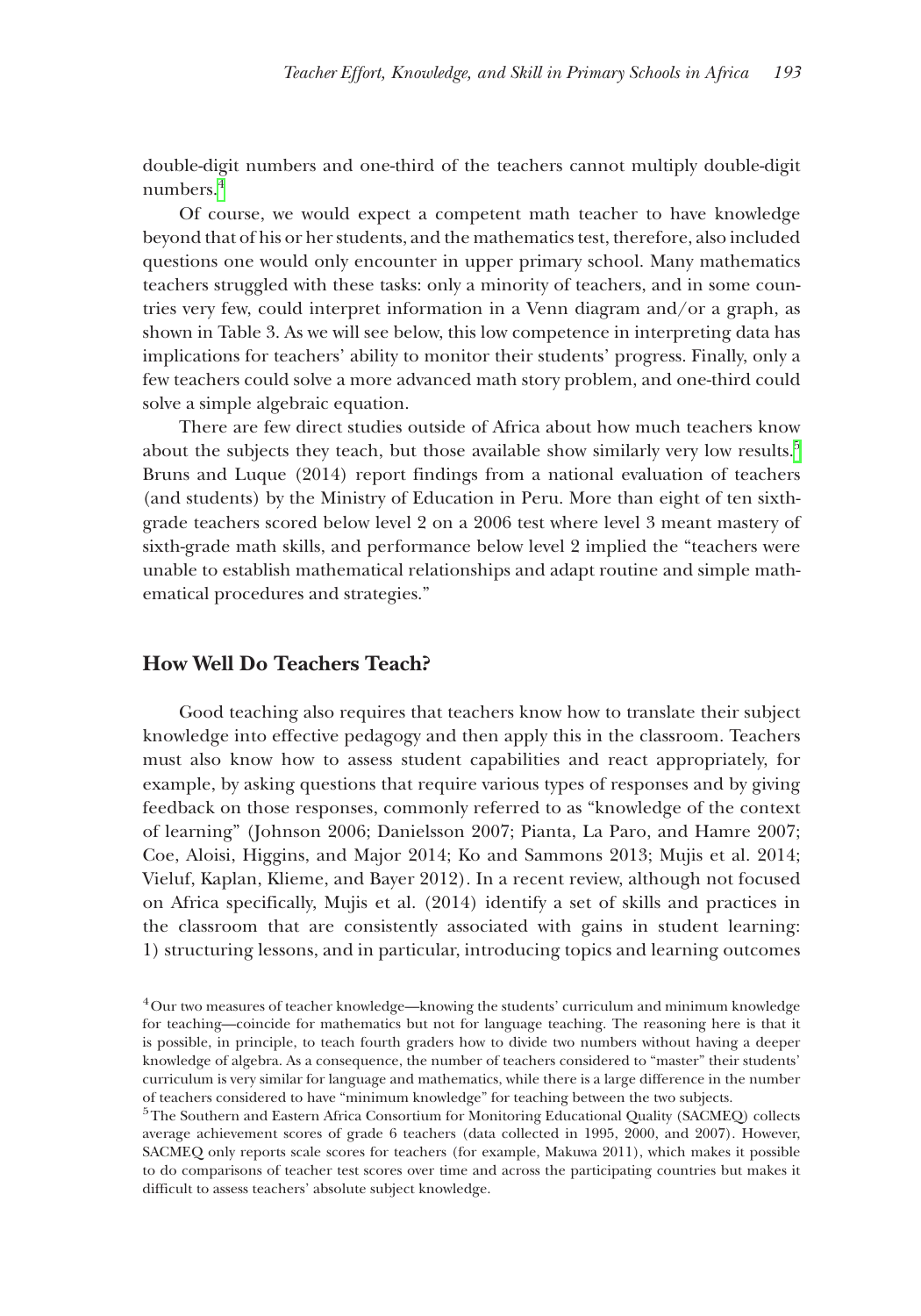at the start of the lesson and reviewing them at the end; 2) frequently checking for student understanding by asking questions, and allowing time for students to review and practice what they learned, either individually or in groups; 3) varying the cognitive level of questions by mixing lower- and higher-order questions; and 4) providing substantive feedback to students by acknowledging correct answers in a positive fashion and correcting wrong answers. To assess how well teachers teach, therefore, we first measure teachers' pedagogical knowledge; then, we examine how well teachers can assess students and monitor their progress; and finally, we gauge the extent to which teachers apply that knowledge in the classroom based on direct lesson observation.<sup>[6](#page-9-0)</sup>

To measure general pedagogical knowledge, we asked teachers to prepare for a lesson with a specified topic by reading and extracting information from a factual text on that topic (general content knowledge) and to state (in 1–2 sentences) what they would expect their students to learn from the lesson. Both these tasks are consistent with professional tasks normally expected of primary teachers, and we therefore consider a teacher who scores 80 percent or more on this portion of the test to have minimum general pedagogy knowledge.

To measure teachers' ability to assess students' learning and give feedback (which we shorten here to "assessing students"), teachers were asked to prepare questions that required students to recall what was learned (lower order) and questions that asked students to apply the material to new contexts (higher order) on the basis of their reading of the factual text. In a second task, teachers were asked to use a marking scheme to give feedback on strengths and weaknesses in students' writing and to distinguish weak and strong learners. In a third task, teachers were provided with a list of students' grades; they were then asked to turn the raw scores into averages and to comment on the learning progression of individuals and groups of students with the help of a bar chart. We define a teacher as having "minimum knowledge in assessing students" if he or she could answer 80 percent of the items in the three tasks correctly.

As reported in [Table 4,](#page-10-0) Panel A, 11 percent of teachers reached the threshold for minimum general pedagogy knowledge. In four countries, fewer than 5 percent of teachers met the threshold. While teachers could usually read and understand the factual text (average score of 47 percent), they were typically not able to translate this information into teaching, as they struggled to formulate what they wanted children to learn from the lesson based on their reading (average score of 23 percent).

As with general pedagogical knowledge, the results in Panel B show that few teachers demonstrated an ability to assess student learning and respond to that assessment. Not many could formulate questions that checked basic understanding based on what they had read, and fewer still could formulate a question that asked students to apply what they had learned to other contexts (average score of

<span id="page-9-0"></span> $6$ The observation schedule is based on a modified Stallings (1980) snapshot module.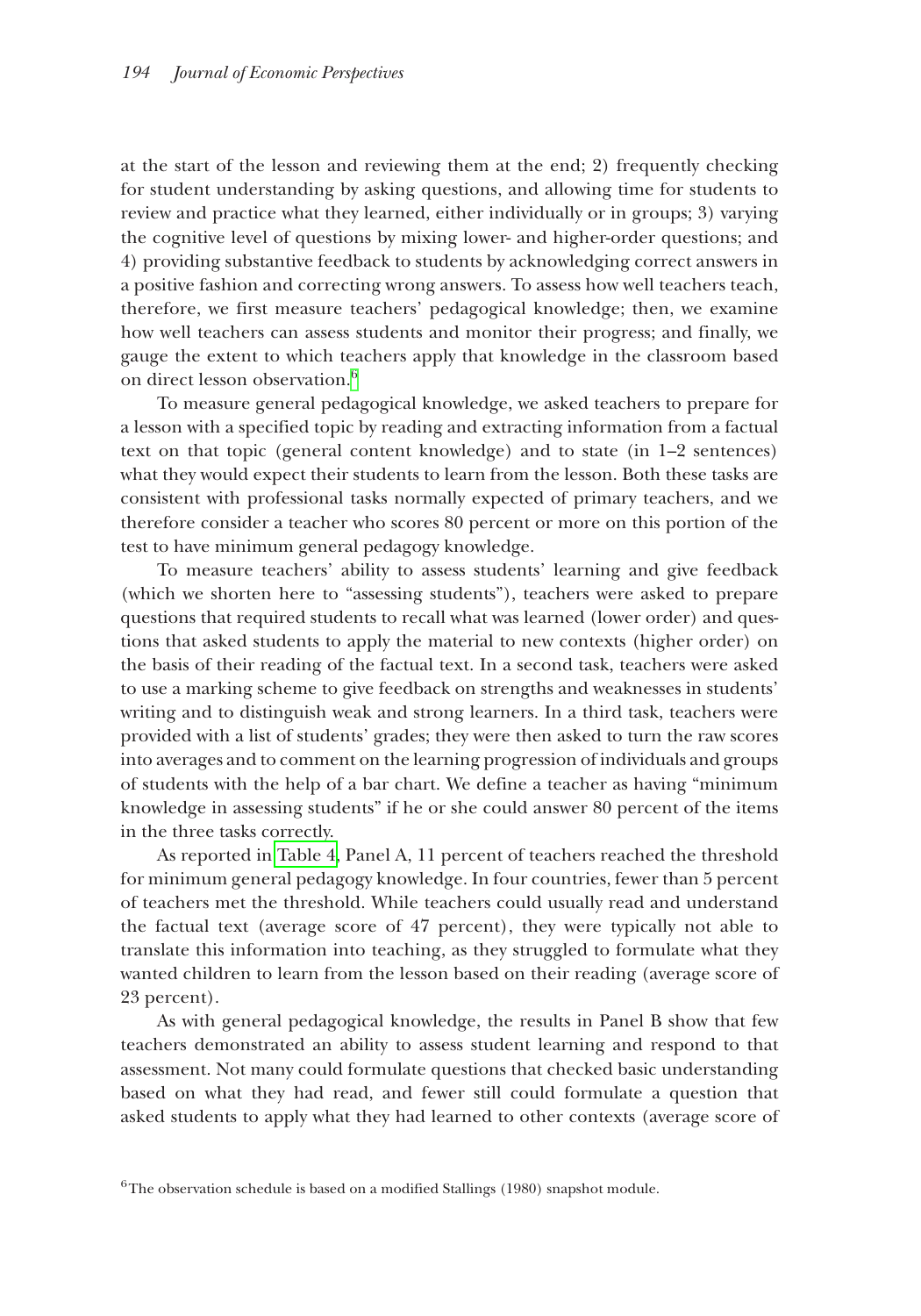## <span id="page-10-0"></span>*Table 4* **Pedagogical Knowledge and Skills**

| All                | Min                                                                | Max             |
|--------------------|--------------------------------------------------------------------|-----------------|
|                    |                                                                    |                 |
|                    |                                                                    |                 |
| $11\%$             | $1\%$ (Nigeria)                                                    | 36% (Tanzania)  |
| 47                 | 23 (Mozambique)                                                    | 78 (Tanzania)   |
|                    |                                                                    |                 |
| 23                 | 11 (Nigeria)                                                       | 41 (Tanzania)   |
| 4,799              |                                                                    |                 |
|                    |                                                                    |                 |
|                    |                                                                    |                 |
| $0\%$ <sup>a</sup> | $0\%$                                                              | $0\%$           |
|                    |                                                                    |                 |
| 23                 | 5 (Nigeria)                                                        | $55$ (Kenya)    |
|                    |                                                                    |                 |
| 7                  | 3 (Nigeria)                                                        | 15 (Tanzania)   |
| 19                 | 8 (Nigeria)                                                        | 39 (Kenya)      |
| 12                 | 5 (Nigeria,                                                        | 26 (Kenya)      |
| 4,799              | Mozambique)                                                        |                 |
|                    |                                                                    |                 |
| 41%                | 16\% (Mozambique)                                                  | $62\%$ (Kenya)  |
| 64%                | $37\%$ (Uganda)                                                    | $75\%$ (Kenya)  |
| $31\%$             | 14% (Mozambique)                                                   | 44% (Uganda)    |
| 52%                | 32% (Mozambique)                                                   | $75\%$ (Uganda) |
| 8%                 | 1% (Mozambique)                                                    | $17\%$ (Kenya)  |
| 1,551              |                                                                    |                 |
|                    | Panel C: Skills and practices in the classroom ( $\%$ of teachers) |                 |

*Notes:* Panel A reports on minimum general pedagogical knowledge and scores on specific pedagogical tasks for teachers in government schools in grade 4 or who taught grade 3 in the previous year. A teacher is defined as having minimum knowledge of general pedagogy if the teacher scores at least 80 percent on the tasks that relate to general pedagogy (factual text comprehension and being able to formulate learning outcomes and lesson aims). Panel B reports minimum pedagogical knowledge in assessing students as well as scores on specific pedagogical tasks for teachers in government schools in grade 4 or who taught grade 3 in the previous year. A teacher in any subject is defined as having minimum knowledge for assessing students if they score least 80 percent on the tasks that relate to assessment (comparing students' writing and monitoring progress among a group of students). Panel C presents teacher skills and practices in the classroom in government schools in grade 4. The information is not available for Senegal or for Tanzania survey I. All individual country statistics are calculated using country-specific sampling weights. The average for all countries, reported under the heading "All," is taken by averaging over the country averages. Names of countries with the lowest (Min) and highest (Max) score for each item are given in parentheses. All scores are computed for teachers teaching either subject.

<sup>a</sup>No teacher assessed had minimum knowledge to assess students. For country-specific estimates, see the Online Appendix.

23 percent and 7 percent on these two tasks). The average score on a task that asked teachers to give feedback on strengths and weaknesses in student's writing using a marking scheme was 19 percent—ranging from 8 percent in Nigeria to 39 percent in Kenya. Furthermore, the ability to monitor and comment on the learning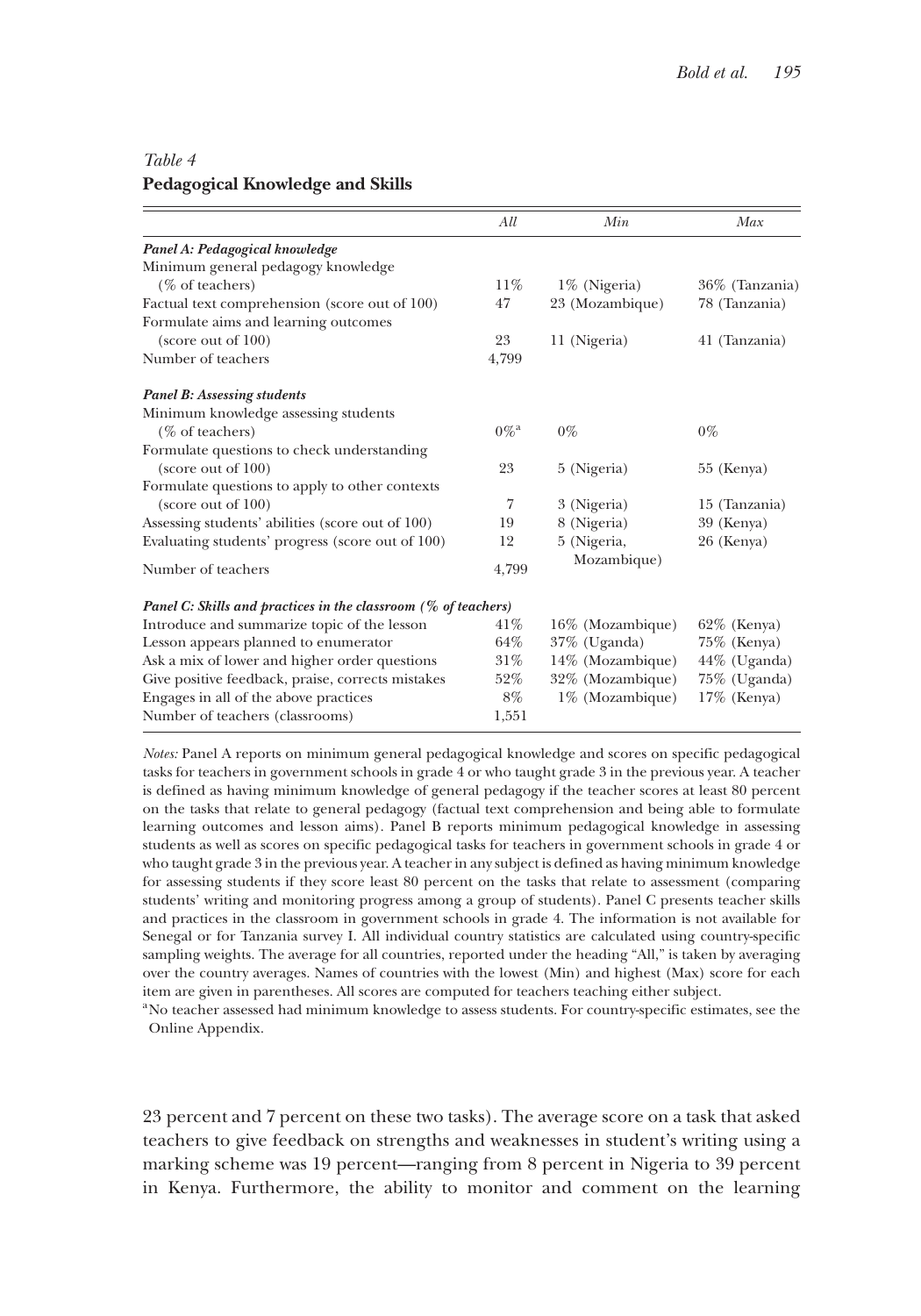progression of students was low (average score of 12 percent on this task)—ranging from 5 percent in Nigeria to 26 percent in Kenya.

Poor knowledge of general pedagogy was mirrored in behavior in the classroom, as shown in Panel C. Less than half of the teachers explained the topic of the lesson at the start and summarized what was learned at the end, and around 35 percent of lessons seemed unplanned to the observers. During their lessons, many teachers asked questions that required students to recall information or to practice what was learned, but significantly fewer asked questions that required higher-order skills and encouraged students to apply what was learned to different contexts and be creative. Overall, 31 percent of teachers mixed lower- and higherorder questions in their class—ranging from 14 percent of teachers in Mozambique to 44 percent of teachers in Uganda. In response to students' answers, around half the teachers consistently gave positive feedback and corrected mistakes without scolding students, with a low of 32 percent in Mozambique and a high of 75 percent in Uganda.

In summary, general pedagogical knowledge and the ability to assess students' learning and respond to that assessment is poor across the seven countries, with roughly 1 in 10 teachers being classified as having minimum knowledge in general pedagogy and none having minimum knowledge in student assessment. Inside the classroom, many teachers deploy some of the teaching practices identified in the literature as promoting learning, but few (less than one in ten) apply the full set of beneficial skills—structuring, planning, asking questions and giving feedback—in their lessons.

Our approach to assess how teachers perform in the classroom differs from other studies in that it combines observational data from inside the classroom with test results from pedagogical assessments of the teachers. As mentioned earlier, Bruns and Luque (2014) draw on data from a large sample of classrooms in seven Latin American and the Caribbean countries. Although students in their sample are offered a relatively enriched learning environment—in contrast to the typical primary school in sub-Saharan Africa—in the sense that students are almost universally equipped with workbooks and writing materials and textbooks are generally available, a significant share of students are visibly not involved in whatever activity the teacher is leading.

Comparing our findings with data from middle- and high-income countries, some interesting parallels emerge. Although teachers in high-income countries generally display better classroom practices than their counterparts in poorer countries (Araujo, Carneiro, Cruz-Aguayo, and Shady 2016; Bruns, de Gregorio, and Taut 2016), teachers show the same relative strengths and weaknesses across a variety of contexts and observation schedules. That is, they tend to perform relatively well when it comes to classroom management and creating a positive climate for their students, but less well when it comes to instructional support including using questions and discussion techniques as well as assessment in instruction (Bruns, De Gregorio, and Taut 2016; Kane and Staiger 2012; Tyler, Taylor, Kane, and Wooten 2010).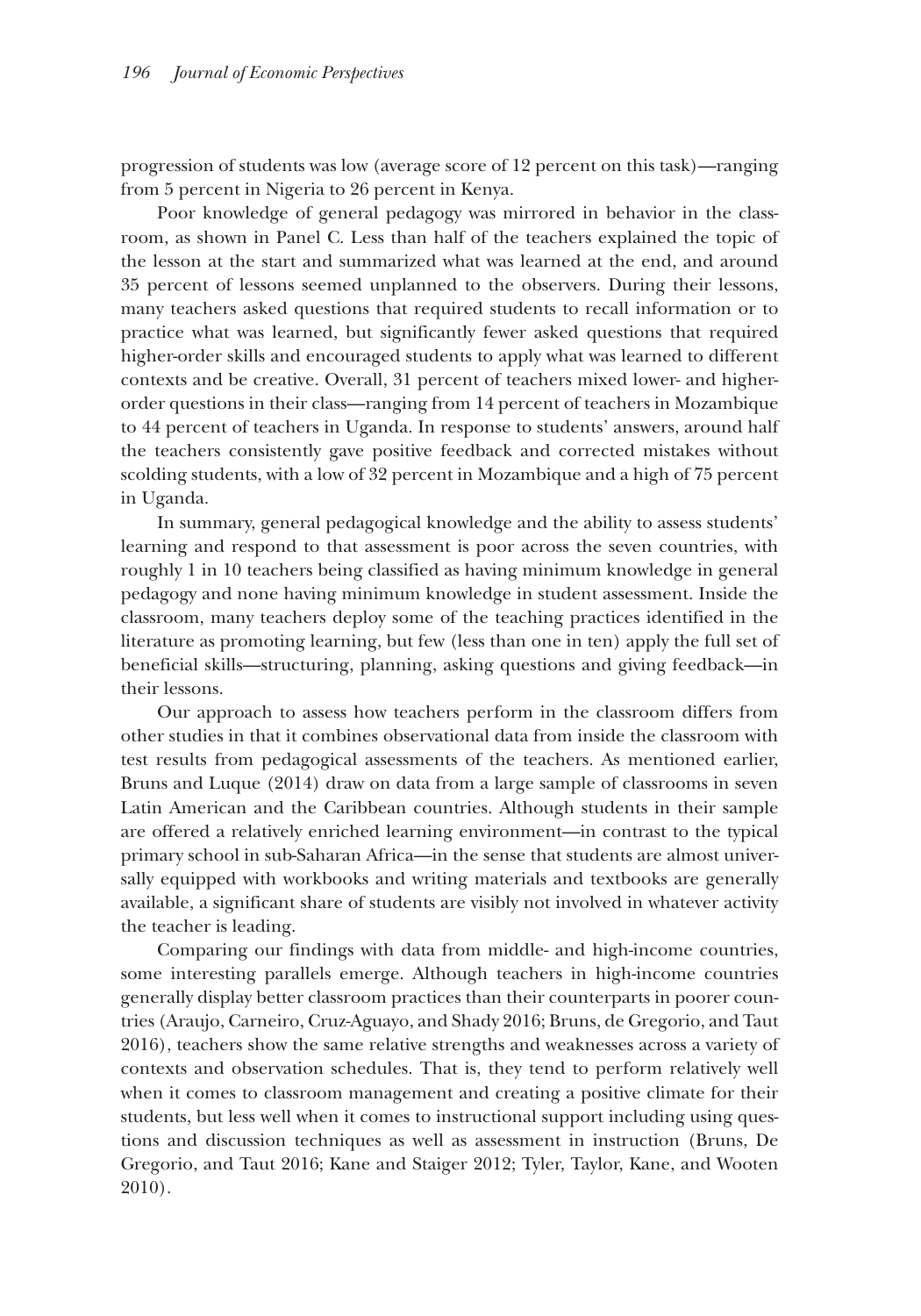# **Why Does the System Used to Select, Train, and Remunerate Teachers Not Produce High-Quality Teaching?**

Many low-income countries have witnessed a huge expansion in the provision of primary education in the last two decades: we find that twice as many teachers have entered the profession in sub-Saharan Africa in the last ten years than in the decade before. This expansion will likely continue. According to recent population projections, close to half the world population of children will live in Africa by the end of the 21st century (You, Hug, and Anthony 2014). Looking at a not-too-distant future, the number of children in the primary school age group in sub-Saharan Africa is set to rise from 170 million to 220 million in the next 15 years, reaching 280 million by the mid-century. Simply to keep pace with population growth adjusting for teacher retirement—and to maintain pupil/teacher ratios at a rough benchmark of 40 students per teacher (the average in our sample is 45 students enrolled per teacher and 34 students present in the classroom per teacher), would require the hiring of two million new teachers by 2030 and five million by  $2050.^7$ Such a rapid expansion of the teaching force provides a real opportunity for updating the pipeline—an opportunity that will be lost if the system for selecting, training, and motivating teachers does not ensure good teachers in schools.

So why does the existing system not produce high-quality teaching, as suggested by the evidence presented above? We argue that there are two reasons: the system used to select and train teachers does not deliver high-quality candidates; and the system used to employ and remunerate teachers does not motivate them to deliver high-quality teaching.<sup>8</sup>

All seven countries we study possess de jure well-established systems of teacher training. To enter teacher training, teachers must have completed at least lower secondary education. In our sample, this is true for 45 percent of the teachers, while the majority of the remainder have either completed upper secondary education (28 percent) or post-secondary, non-tertiary education (19 percent). The length of teacher training courses varies among countries, ranging from two years in the case of Kenya, Tanzania, and Uganda to one year in the case of Senegal. At the end of the program, which mostly confers training at the post-secondary, non-tertiary level, teachers qualify with a teaching certificate, held by 90 percent of teachers in our sample. Ten percent of teachers hold (in addition to their certificate) a bachelor's or master's degree in education.

<span id="page-12-0"></span><sup>&</sup>lt;sup>7</sup>We arrive at these numbers by linearly extrapolating number of births per year from 2000 to 2050 using data reported in You, Hug, and Anthony (2014) for years 1980, 2015, 2030, and 2050. We assume that under-five mortality in the region will fall from 90 per 1,000 live births in 2015 to 50 per 1,000 live births in 2050. Finally, we use our survey data to estimate the age profile of the current stock of teachers and based on that age profile derive the expected number of teachers that will retire each 10-year period from 2015 forward.

<span id="page-12-1"></span><sup>8</sup>This section draws on Jaimovich (2012), World Bank (2014a, b), Nordstrum (2015), Cross, Molina, Scanlon, and Wilichowski (2017), information provided by the Ministry of Public Services in Senegal, and findings from the data.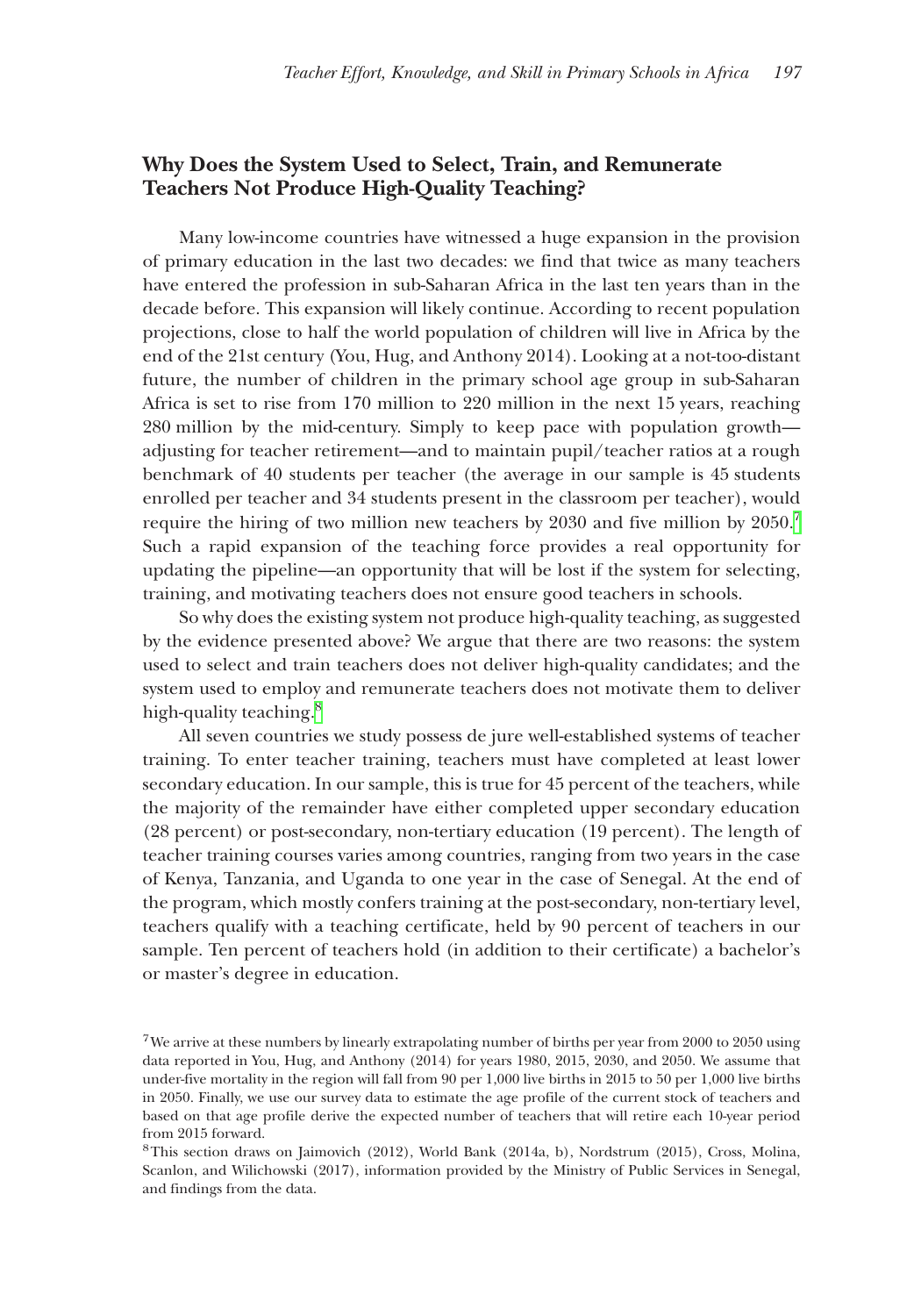On a de facto basis, however, teacher training systems in these countries fall short of international best practice (Bruns and de Luque 2014). First, standards for entry into teacher training are low, as compared to high-performing education systems around the world. Second, teacher training programs tend to be of low quality, delivered by former teachers rather than trained instructors, and illsuited to the needs of the candidates, who, having gone through their country's primary and secondary education system, often arrive poorly prepared, and are then confronted by curricula that focus on teaching methods and pedagogy theory rather than content knowledge.<sup>9</sup> In addition, while research suggests that preservice training that focuses on the work teachers face in classrooms produces more effective teachers and higher learning for students (Boyd et al. 2009), little time is devoted to actual classroom practice, which can be as low as six weeks in Kenya, for example. Scheduled teaching time can also be low, both because programs are de facto condensed into a few months (as is the case in Senegal), and because absenteeism among teacher trainers is anecdotally high.

In short, it is easy to see how a vicious circle is created in which today's teachers have gone through an education system that does not prepare them adequately, through a training system with low entry requirements that does not compensate for the flaws in the education system, or through no training at all, to be sent into school where they struggle to teach the next generation of students. While we find a positive relationship between a teacher's education and training and their subject and pedagogy knowledge and classroom skills, even teachers with the highest education levels achieve significantly less than full marks.

Despite these shortcomings, teaching remains an attractive profession in most countries in sub-Saharan Africa. There is typically a surplus of applicants both for teacher training and to fill new teaching slots. For example, in Kenya, the Diploma Teacher Colleges admit 300 out of 8,000 candidates in a year, in Uganda, the acceptance rates into teacher training are 71 percent and in Nigeria they range from 50–90 percent, suggesting that the sector is at least somewhat competitive. Official criteria used to determine who gets hired among the applicants include time since graduation, degree, and sometimes grades received during teacher training. In practice, however, deviations from the official rule appear to be relatively common. For example, one-third of the 18,000 new teaching posts in Kenya in 2010 were misallocated, in the sense that district education officers deviated from the official algorithm to favor certain applicants (Barton, Bold, and Sandefur 2017).

In our sample, the large majority of teachers are employed on permanent and pensionable civil service contracts. These teachers are relatively well-paid. As a ratio

<span id="page-13-0"></span> $9F$ For example, the Nigerian teacher training curriculum devotes more than twice the amount of time to pedagogy (theory) than to mathematics, English, and science—and even the time spent on subjects is mostly devoted to subject-specific learning methods. In the case of Kenya, all qualified teachers are expected to teach mathematics at primary level, but mathematics is not a compulsory subject during their training.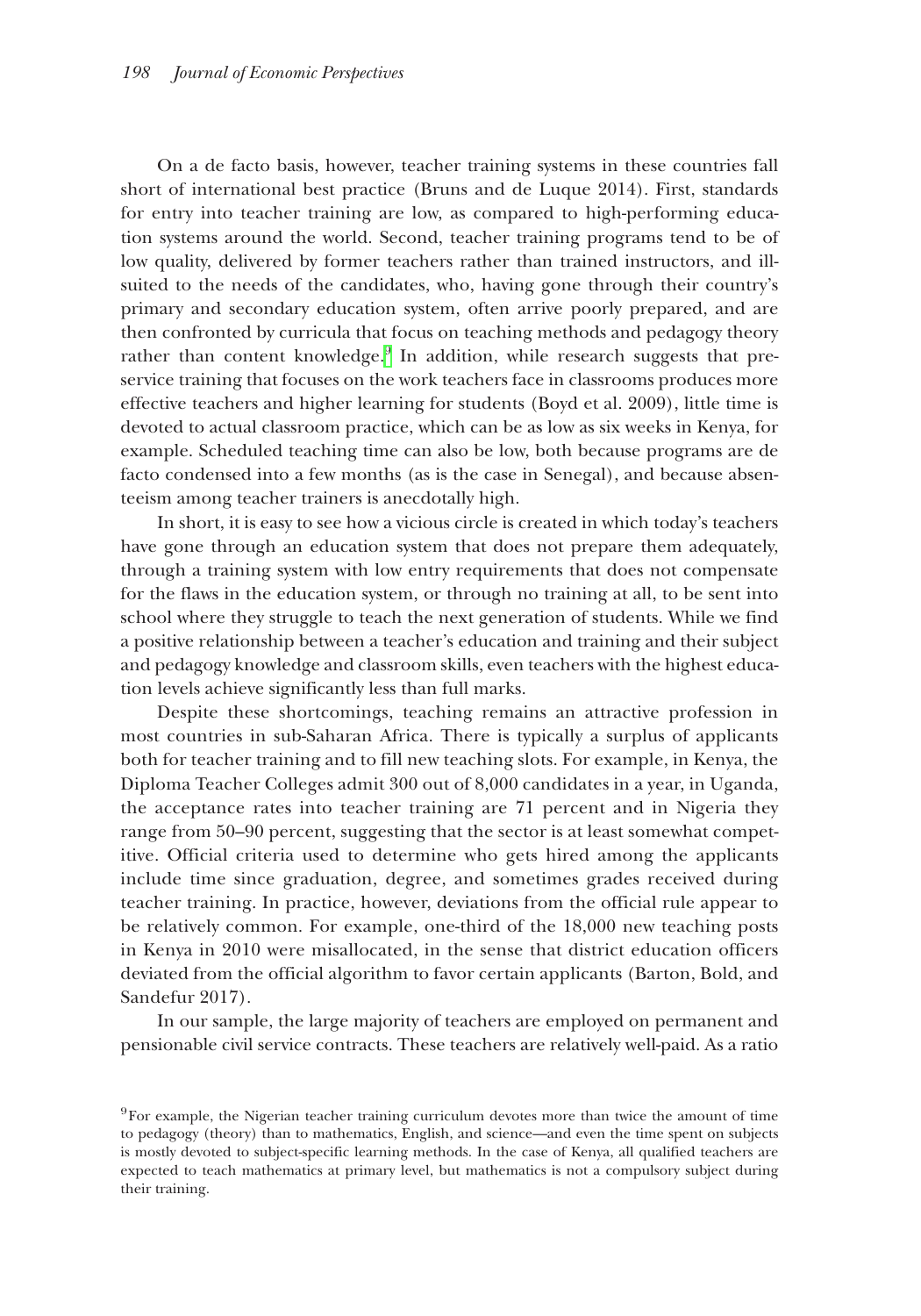of GDP per capita, for example, teachers in sub-Saharan Africa earn on average more than four times as much as their counterparts in high-income countries (OECD 2011; UNESCO Institute for Statistics 2011). However, there is large variation in remuneration of teachers across Africa. The average monthly teacher salary in 2010 in Senegal was \$380 (in current dollars), equivalent to 4.5 times GDP/capita, while the average teacher salary in Tanzania was \$115, or twice GDP/capita, in the same year. There is also evidence suggesting that teachers are well-paid relative to other workers with similar educational background. Barton, Bold, and Sandefur (2017), for example, find, exploiting the Kenyan government's algorithm for hiring new teachers in 2010 in a regression discontinuity design, a civil service wage premium of over 100 percent.

Hence, it would appear that the current system of employment and remuneration confers substantial benefits to teachers, but—based on our findings—without ensuring that quality teaching is delivered. There are effectively no systems in sub-Saharan Africa that tie salaries and promotions to the performance of teachers. Consistent with this, we find that salary is most strongly predicted by experience and age, characteristics that, in turn, have little systematic relationship with teacher quality.

More recently, some attempts have been made to redress the balance and adapt the system, especially as new teachers are hired. Overall, 19 percent of teachers in sub-Saharan Africa are now employed on some form of nonpermanent contract. In countries where contract teachers are prevalent (four out of seven in our sample), almost one-third of teachers are employed on short-term contracts and this share swells to 50 percent for teachers with less than ten years of experience. This shift reflects both an age and a cohort effect, as many contract teachers graduate to civil service status over time.

Contract teachers tend to have less education and lower training than regular teachers and tend to earn substantially less, though with wide variation across the continent. There are also differences in the institutional setting of contract teachers in the countries we surveyed. In West Africa, the contract teacher program is primarily used as a way to lower costs, although contract teachers still tend to be relatively well paid—about \$250 a month, which as a reference is the average regular teacher salary in Kenya. In essence, contract teachers here are effectively junior teachers employed by the government waiting, or hoping, for full civil service status. In East Africa, at least within Kenya, contract teachers originate from a system where parents clubbed together to pay for extra teachers at the school level. Contract teachers in Kenya earn on average \$40 per month, and since their employment is outside the civil service system, their tenure is subject to parental approval, at least in principle.

Despite having less training and experience, we do not find any systematic differences in teacher knowledge or classroom skills between regular and contract teachers across the sample of teachers surveyed here. When it comes to absence, contract teachers are—if anything—absent less often (though this is not true in all countries), with significant differences emerging in both Kenya and Senegal.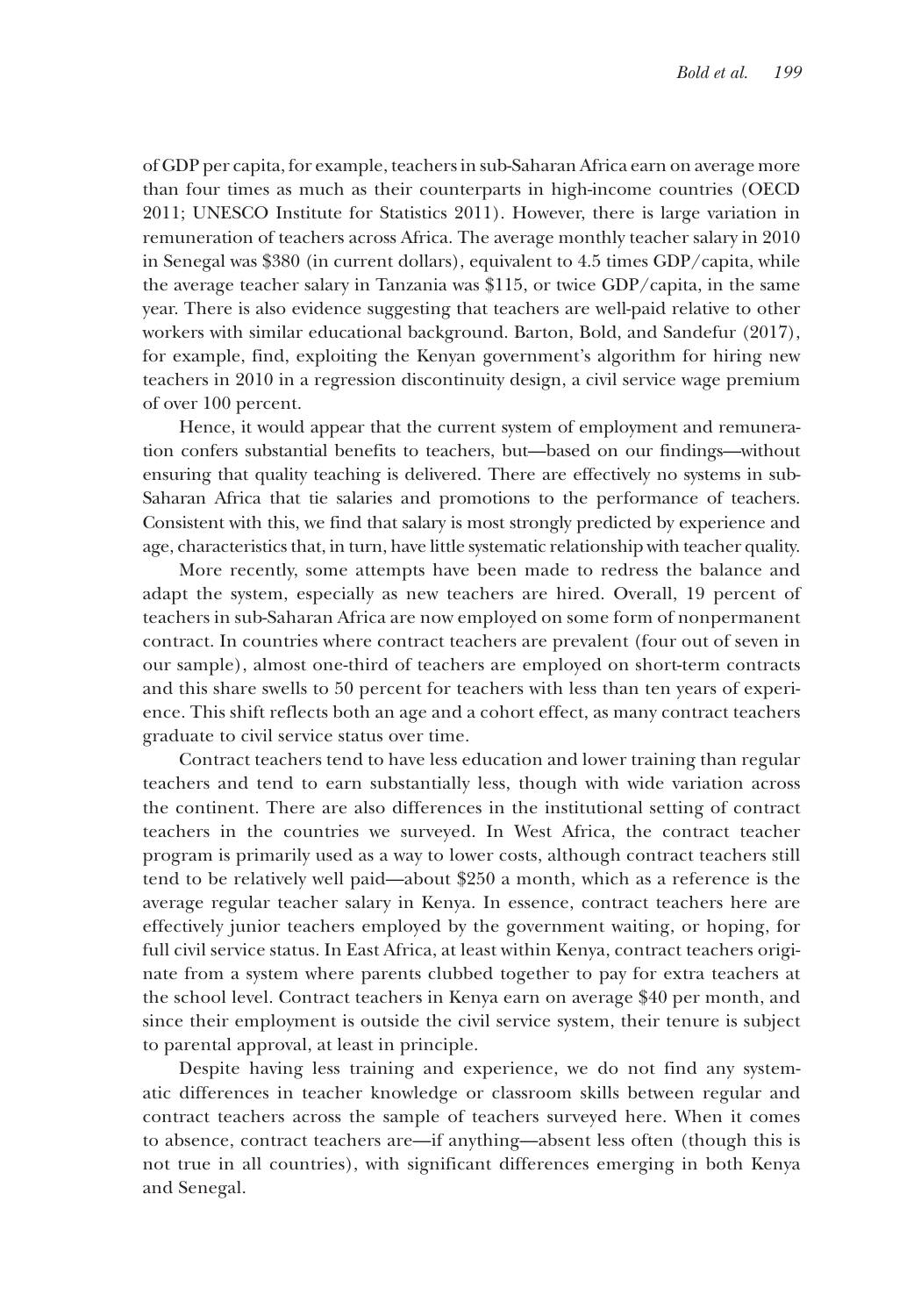Taken together, the system employed to train, hire, and motivate teachers falls short in several dimensions. But with a major increase and turnover in teachers on average 130,000 new teachers are anticipated to be hired each year in the next 15 years in sub-Saharan Africa—a focus on how to ensure that the next cohort of teachers is better-prepared to teach well, and rewarded for doing so when deployed, can potentially go a long way to improve outcomes.

#### **Discussion**

The main finding of this paper is that teachers in sub-Saharan Africa perform poorly in several, likely complementary, dimensions. They teach too little, and they lack the necessary skills and knowledge to teach effectively when they do teach. If "adequate" teaching is characterized as being taught by teachers with at least basic pedagogical knowledge and minimum subject knowledge in language and mathematics for the full scheduled teaching day, then essentially no public primary schools in these countries offer adequate quality education.

In Bold, Filmer, Molina, and Svensson (2017b), we show that these shortcomings, and especially poor teacher knowledge, can account for a large share of the dramatic loss in human capital of students we observe already after four years of school, with the majority of fourth graders failing to master tasks covered in the second-year curriculum and more than one-quarter of such students deemed to have knowledge equivalent to a first grader, or below.

Given the results presented here, it is easy at a general level to list what governments "should" do to improve service performance in the education sector. For example, teacher training programs should seek to attract talented candidates and prepare them to teach the curriculum effectively. After teachers are hired, the need is for effective incentive schemes that ensure high effort and continued upgrading of knowledge and skills.

But it is an unfortunate reality that reforms aimed at systematically raising the quality of the teaching body along these lines should be viewed as more of a longer-run solution. For example, the huge improvement in the delivery of highquality education in countries such as South Korea and Singapore resulted from systemwide efforts over several decades (Murnane and Ganimian 2014). Millions of children in low-income countries, who lack even basic literacy and numeracy skills even after several years of schooling, cannot afford to wait for systemwide reforms to be identified and implemented. Therefore, while planning for longer-term solutions, it is also important to consider shorter-term improvements.

There are now hundreds of experimental studies about different methods of raising student achievement in low-income countries, many of them from the very countries we surveyed here, looking at a wide range of possible interventions. [Table](#page-16-0) 5 summarizes findings from several recent literature reviews relevant to improving the quality of teaching on the subject, which strike some common themes. For example, one step might focus on complementary resources involved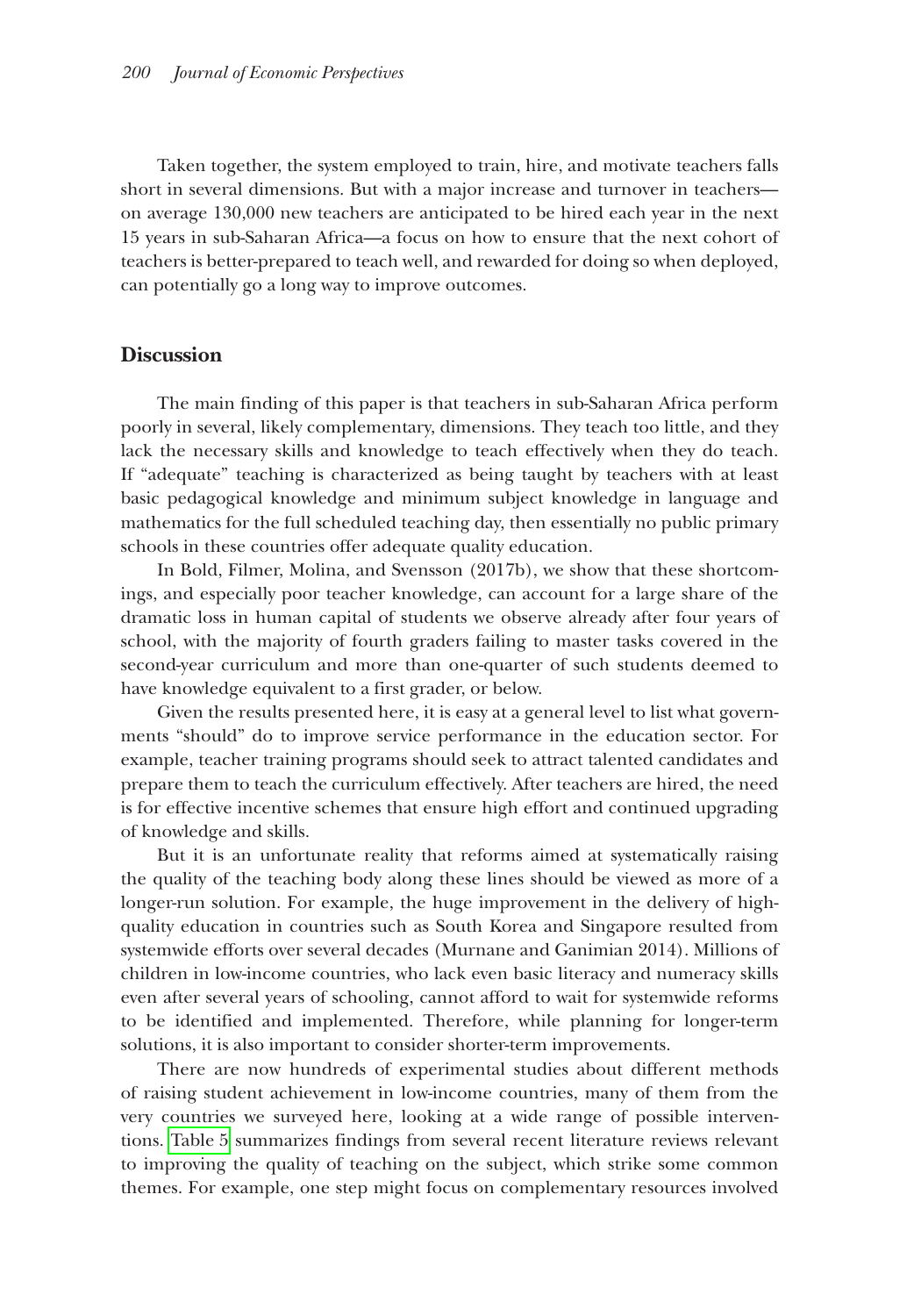| Tuvie 2                                                                  |  |
|--------------------------------------------------------------------------|--|
| Four Literature Reviews on the Promise of Teacher Incentives in Low- and |  |
| <b>Middle-Income Countries</b>                                           |  |

<span id="page-16-0"></span>*Table 5*

| <b>Studies</b>                                   | Sample                                                                                                                                                                          | Findings                                                                                                                                                                                                                                                                                                                                                                                                                                                                                                                                                        |
|--------------------------------------------------|---------------------------------------------------------------------------------------------------------------------------------------------------------------------------------|-----------------------------------------------------------------------------------------------------------------------------------------------------------------------------------------------------------------------------------------------------------------------------------------------------------------------------------------------------------------------------------------------------------------------------------------------------------------------------------------------------------------------------------------------------------------|
| Kremer,<br>Brannen, and<br>Glennerster<br>(2013) | "30 primary school pro-<br>grams in raising test<br>scores subject to ran-<br>domized evaluation<br>where study authors<br>have made detailed<br>cost information<br>available" | "However, among those in school, test scores are remark-<br>ably low and unresponsive to more-of-the-same inputs,<br>such as hiring additional teachers, buying more<br>textbooks, or providing flexible grants. In contrast,<br>pedagogical reforms that match teaching to students'<br>learning levels are highly cost effective at increasing<br>learning, as are reforms that improve accountability<br>and incentives, such as local hiring of teachers on short-<br>term contracts. Technology could potentially improve<br>pedagogy and accountability." |
| Murnane and<br>Ganimian<br>(2014)                | "115 studies in 33 low-<br>and middle-income<br>countries  based on<br>plausible identification<br>strategies"                                                                  | "Finally, well-designed incentives increase teacher effort<br>and student achievement from very low levels, but<br>low-skilled teachers need specific guidance to reach<br>minimally acceptable levels of instruction."                                                                                                                                                                                                                                                                                                                                         |
| Glewwe and<br>Muralidharan<br>(2015)             | "118 high quality studies"<br>conducted from 1990<br>to 2014"                                                                                                                   | "Interventions that focus on improved pedagogy (espe-<br>cially supplemental instruction to children lagging<br>behind grade level competencies) are particularly<br>effective, and so are interventions that improve school<br>governance and teacher accountability."                                                                                                                                                                                                                                                                                         |
| Evans and<br>Popova $(2016)$                     | "six reviews of studies<br>seeking to improve<br>student learning in pri-<br>mary schools in devel-<br>oping countries  227<br>of those studies report<br>learning outcomes"    | "Pedagogical interventions that match teaching to<br>students' learning  Individualized, repeated teacher<br>training, associated with a specific method or task<br>accountability-boosting interventions. These include<br>two intervention subcategories: (i) teacher perfor-<br>mance incentives and (ii) contract teachers."                                                                                                                                                                                                                                |

in classroom teaching, such as teacher guides and lesson plans, which were available in two-thirds of classrooms. Our survey finds that while most students have pencils and notebooks and 80 percent of teachers have a functioning board to write on, this equipment is in place simultaneously in half the classrooms. One in ten classrooms are deemed too dark for students to read without straining their eyes and, on average, two to three students must share each textbook. However, there is by now a clear consensus that student learning, even in settings with limited resources, is remarkably unresponsive to just providing more of the same inputs.

There is stronger evidence, some of it reviewed in Banerjee and Duflo (2006, in this journal), that teacher effort can be raised and that this can lead to substantial improvements in learning, especially in settings with very low student achievement and high teacher absenteeism. The strongest evidence comes from studies providing financial incentives tied either to attendance or student performance (Duflo, Hanna, and Ryan 2012; Muralidharan and Sundararaman 2011), or shortterm contracts predicated on the operation of dynamic incentives like contract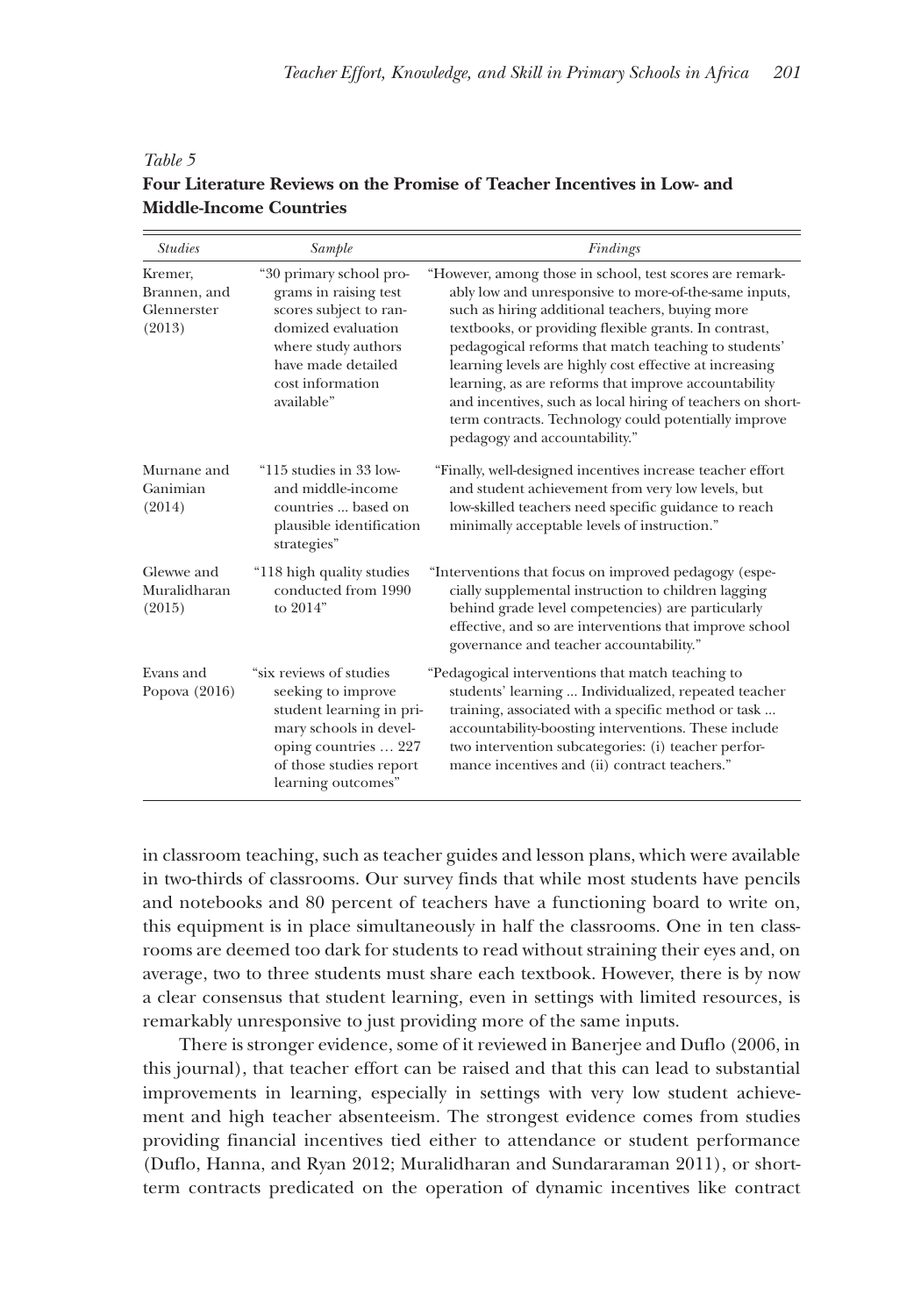teacher programs (Bold, Kimenyi, Mwabu, Ng'ang'a, and Sandefur 2013; Duflo, Dupas, and Kremer 2015). But the experimental evidence also highlights barriers to the implementation of incentive systems, especially in the public sector, due to bureaucratic or political constraints. An important question going forward is therefore to identify ways to make these types of program effective within the government system.

Unfortunately, there are few, if any, well-identified studies on how to effectively improve teacher knowledge and skills and the impact thereof. This evidence gap is important to address, and the continued rapid expansion of new teachers ought to provide ample opportunities to do so. There is some related evidence. For example, a growing number of studies have shown that providing detailed guidance on what teachers should teach and how they should teach it—for instance by reorganizing instruction based on children's actual learning levels—can result in large gains in learning outcomes, especially for low-performing students. We are now also seeing the start of studies, such as Banerjee at al. (2016), that take the insights from individual studies and scale them up for broader application. Automated teaching, through computer-aided learning programs or scripted lesson plans, may also be a promising approach, especially when it comes to basic skills and lower-order skills, areas which are undoubtedly in need of improvement. Scripted lessons, however, may not work as well in improving the more complex aspects of teaching that are important for higher-order learning and with which teachers especially struggle: assessing students and responding through that assessment, asking thought-provoking questions to further understanding and knowledge, and giving appropriate feedback.

Dramatic improvements in teaching are hard. But the kinds of changes that would be useful, both for short-run improvements and longer-run systemic reforms, are becoming reasonably clear.

■ *We are grateful to the many researchers, survey experts, and enumerators who have worked on the country surveys that made this cross-country paper possible. We would like to thank Luis Benveniste, David Evans, and Ritva Reinikka for extensive comments on earlier versions of this paper. We would like to thank Serena Cocciolo for excellent research assistance. We are especially grateful to the World Bank, and in particular the Service Delivery Indicators Trust Fund (funded in large part by the Hewlett Foundation), for supporting the research. We also thank the Riksbankens Jubileumsfond (RJ) for financial support, as well as the editors of this journal for their many helpful suggestions. The findings, interpretations, and conclusions expressed in this paper are entirely those of the authors. They do not necessarily represent the views of the International Bank for Reconstruction and Development/World Bank and its affiliated organizations, or those of the Executive Directors of the World Bank or the governments they represent.*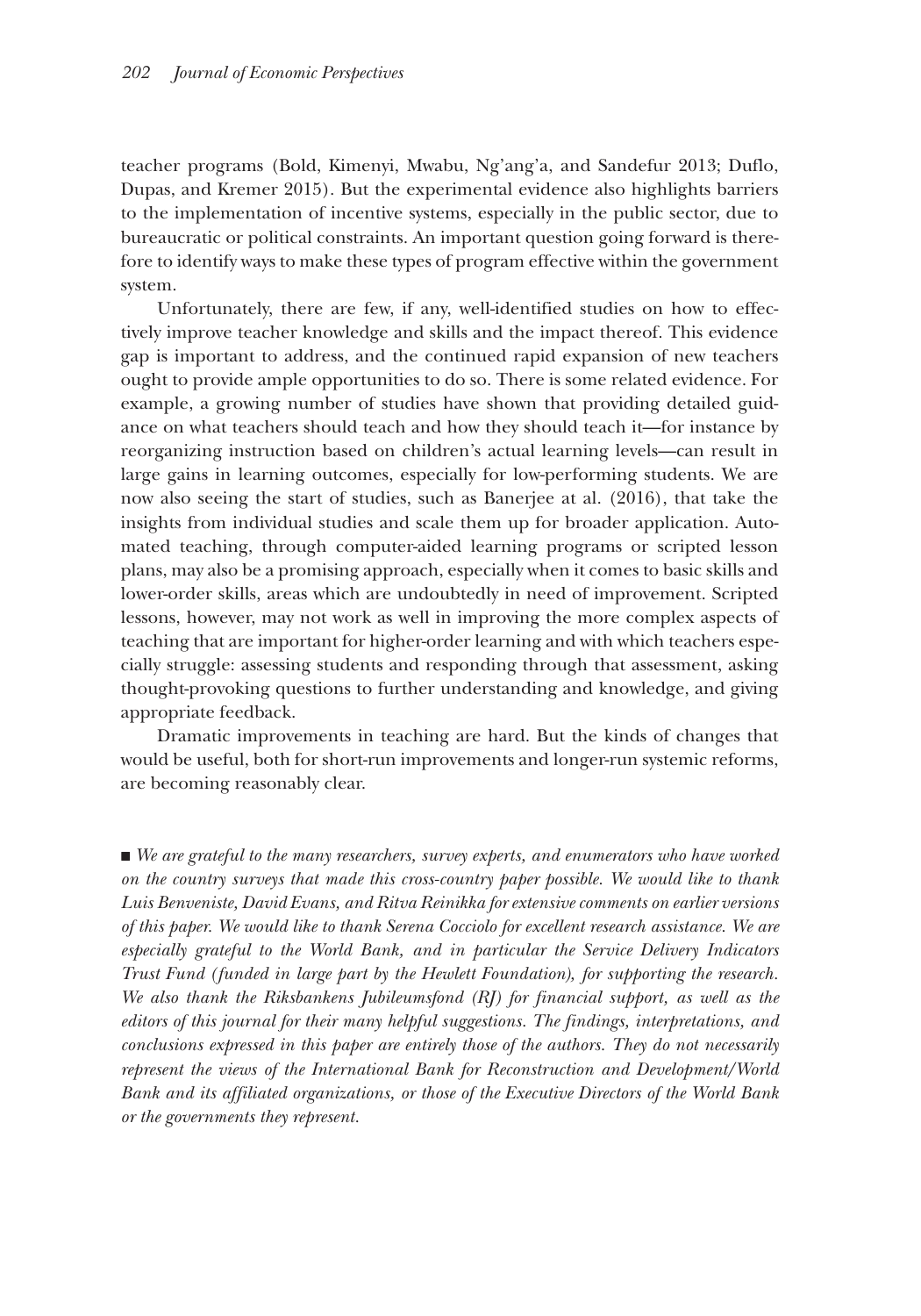#### **References**

**Araujo, M. Caridad, Pedro Carneiro, Yyannú Cruz-Aguayo, and Norbert Schady.** 2016. "Teacher Quality and Learning Outcomes in Kindergarten." *Quarterly Journal of Economics* 131(3): 1415–53.

**ASER.** 2014. *Annual Status of Education Report (Rural) 2013*. New Delhi: ASER Centre.

**Banerjee, Abhijit, Rukmini Banerji, James Berry, Esther Duflo, Harini Kannan, Shobhini Mukherji, Marc Shotland, and Michael Walton.**  2016. "From Proof of Concept to Scalable Policies: Challenges and Solutions, with an Application." NBER Working Paper 22931.

**Banerjee, Abhijit, and Esther Duflo.** 2006. "Addressing Absence." *Journal of Economic Perspectives* 20(1): 117–132.

**Barton, Nicholas, Tessa Bold, and Justin Sandefur.** 2017. "Measuring Rents from Public Employment: Regression Discontinuity Evidence from Kenya." CEPR Discussion Paper DP12105

**Baum, Donald R., Laura Lewis, Oni Lusk-Stover, and Harry A. Patrinos.** 2014. "What Matters Most for Engaging the Private Sector in Education: A Framework Paper." SABER Working Paper Series 8.

**Bold, Tessa, Deon Filmer, Gayle Martin, Ezequiel Molina, Christophe Rockmore, Brian Stacy, Jakob Svensson, and Waly Wane.** 2017a. "What Do Teachers Know and Do? Does It Matter? Evidence from Primary Schools in Africa." World Bank Policy Research Working Paper 7956.

**Bold, Tessa, Deon Filmer, Ezequiel Molina, and Jakob Svensson.** 2017. "The Lost Human Capital: Teacher Knowledge and Student Achievement in Africa." Unpublished paper.

**Bold, Tessa, Bernard Gauthier, Jakob Svensson, and Waly Wane.** 2010. "Delivering Service Indicators in Education and Health in Africa: A Proposal." World Bank Policy Research Working Paper 5327.

**Bold, Tessa, Mwangi Kimenyi, Germano Mwabu, Alice Ng'ang'a, and Justin Sandefur.** 2013. "Scaling Up What Works: Experimental Evidence on External Validity in Kenyan Education." Working Paper 321, Center for Global Development, March.

**Bold, Tessa, Jakob Svensson, Bernard Gauthier, Ottar Maestad, and Waly Wane.** 2011. *Service Delivery Indicators: Pilot in Education and Health Care in Africa*. Bergen, Norway: Chr. Michelsen Institute.

**Boyd, Donald, Pamela Grossman, Hamilton Lankford, Susanna Loeb, and James Wyckoff.** 

2009. "Teacher Preparation and Student Achievement." *Educational Evaluation and Policy Analysis* 31(4): 416–40.

**Bruns, Barbara, Soledad De Gregorio, and** 

**Sandy Taut.** 2016. "Measures of Effective Teaching in Developing Countries." RISE Working Paper 16/009.

**Bruns, Barbara, and Javier Luque.** 2014. *Great Teachers: How to Raise Student Learning in Latin America and the Caribbean*. Washington, DC: World Bank.

**Bruns, Barbara, Alain Mingat, and Ramahatra Rakotomalala.** 2003. *Achieving Universal Primary Education by 2015: A Chance for Every Child.* Washington, DC: World Bank.

**Chaudhury, Nazmul, Jeffrey Hammer, Michael Kremer, Karthik Muralidharan, and F. Halsey Rogers.** 2006. "Missing in Action: Teacher and Health Worker Absence in Developing Countries." *Journal of Economic Perspectives* 20(1): 91–116.

**Coe, Robert, Cesare Aloisi, Steve Higgins, and Lee Elliot Major.** 2014. *What Makes Great Teaching? Review of the Underpinning Research*. London: Sutton Trust.

**Cross, Jessica, Ezequiel Molina, Cole Scanlon, and Tracy Wilichowski.** 2017. "A Global Perspective on Teacher Policies: Insights from Twenty-Eight Education Systems." Unpublished paper.

**Danielsson, Charlotte.** 2007. *Enhancing Professional Practice: A Framework for Teaching,* 2nd edition. Association for Supervision and Curriculum Development (ASCD).

**Duflo, Esther, Pascaline Dupas, and Michael Kremer.** 2015. "School Governance, Teacher Incentives, and Pupil–Teacher Ratios: Experimental Evidence from Kenyan Primary Schools." *Journal of Public Economics* 123: 92–110.

**Duflo, Esther, Rema Hanna, and Stephen P. Ryan.** 2012. "Incentives Work: Getting Teachers to Come to School." *American Economic Review*  102(4): 1241–78.

**Evans, David K., and Anna Popova.** 2016. "What Really Works to Improve Learning in Developing Countries? An Analysis of Divergent Findings in Systematic Reviews." *World Bank Research Observer* 31(2): 242–70.

**Glewwe, Paul, and Karthik Muralidharan.** 2015. *Improving School Education Outcomes in Developing Countries: Evidence, Knowledge Gaps, and Policy Implications*. RISE Working Paper 15/001.

**Hungi, Njora, Demus Makuwa, Kenneth N. Ross, Mioko Saito, Stéphanie Dolata, Frank van Cappelle, Laura Paviot, and Jocelyne Vellien.** 2010. "SACMEQ III Project Results: Pupil Achievement Levels in Reading and Mathematics." SACMEQ III Working Document Number 1.

**Jaimovich, Analia.** 2012. *SABER Teacher Country Report: Uganda 2012*. World Bank.